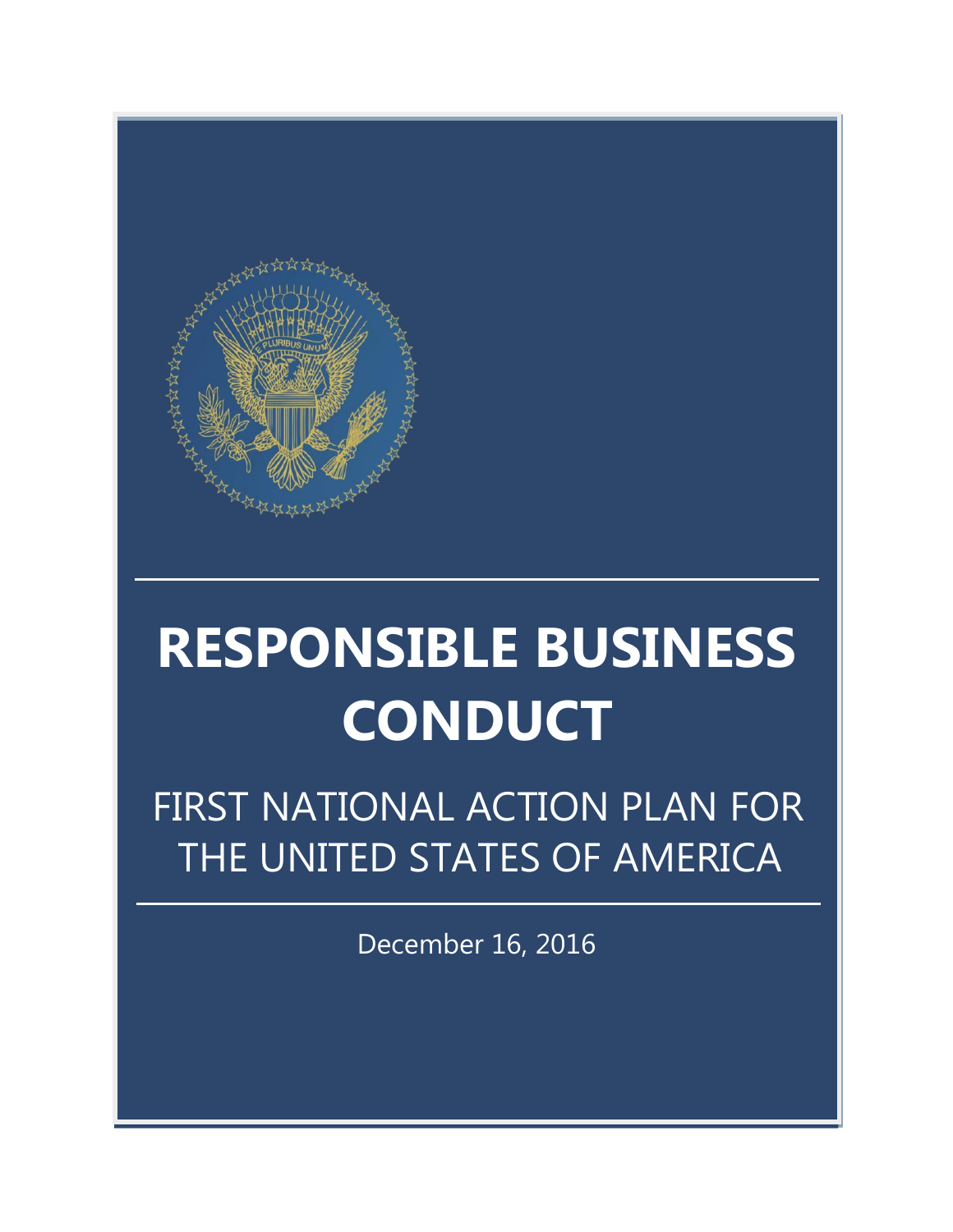#### **THE SECRETARY OF STATE**



#### **WASHINGTON**

The United States is committed to promoting human rights and leading the global fight against corruption. Corruption is not only immoral, it diverts public and private resources away from priorities such as feeding children, improving schools, and building the infrastructure that promotes development. Corruption enables the abuse of human rights, erodes democratic institutions, fuels organized crime and terrorism, and contributes to economic inequality. For companies investing overseas, corruption is a significant market access barrier that impedes business and economic growth.

Through our partnerships with the private sector, labor groups, civil society, other governments, and international organizations, the United States has fought corruption overseas by encouraging companies to embrace high standards of responsible business conduct. U.S. companies are among the most sought-after partners across the globe because they take seriously their responsibility to follow the rule of law, uphold human and labor rights, and strengthen the communities in which they operate.

To encourage these efforts, the United States is pleased to launch its first-ever National Action Plan on Responsible Business Conduct. We undertook this process to enhance coordination within our government, push for higher standards and a more level playing field globally, and strengthen public-private coordination to help U.S. companies attain their responsible conduct goals in a variety of environments around the world.

This National Action Plan is not an end unto itself, but one more step we can take to ensure we all work together to achieve inclusive growth and sustainable outcomes around the world.

John F. Kerry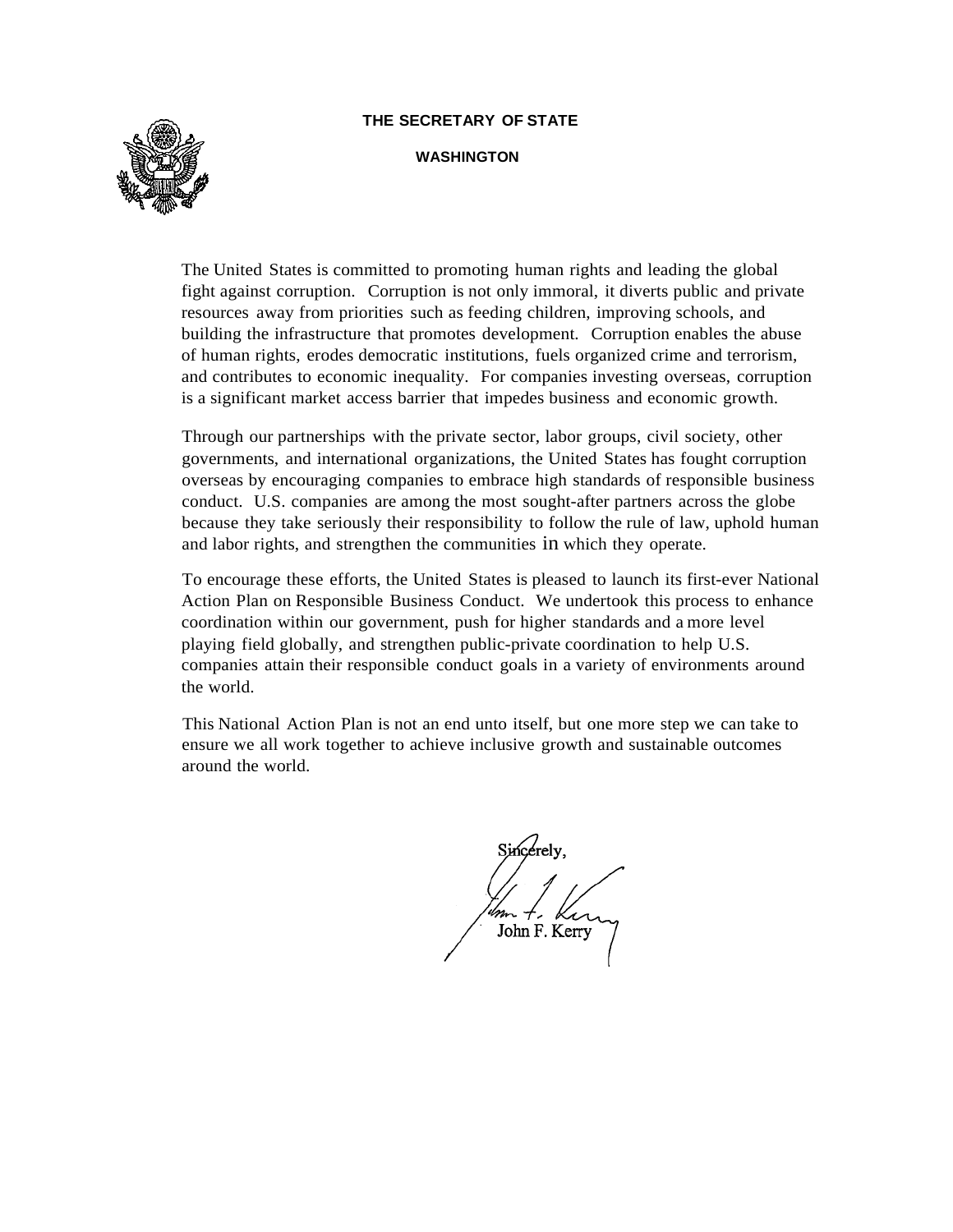# **Table of Contents**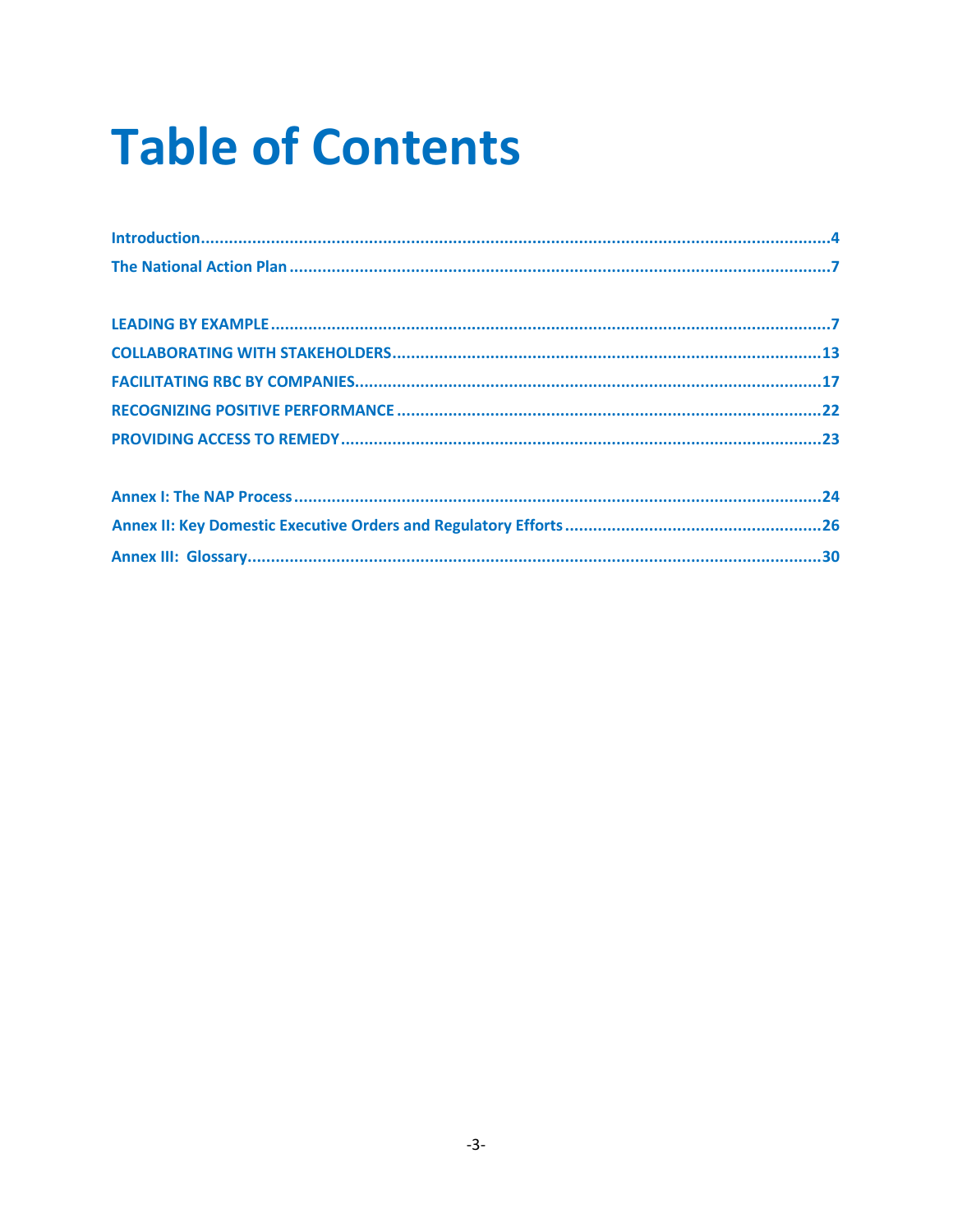## <span id="page-3-0"></span>**Introduction**

On September 24, 2014, President Obama announced that the U.S. government would work with the U.S. private sector and other stakeholders to develop a National Action Plan (NAP) to promote responsible business conduct (RBC) by U.S. companies operating abroad. This effort marks the first time the U.S. government has undertaken a whole-of-government process to focus, improve, and expand its efforts to promote RBC.

### Responsible Business Conduct

RBC is a broad concept based on the idea that businesses can perform well while doing good and that governments should set and facilitate the conditions for RBC to take place. The concept places particular importance on two aspects of the business-society relationship: (1) emphasizing and accentuating the positive contributions businesses can make to economic, environmental, and social progress; and (2) recognizing and avoiding possible adverse impacts of business conduct, as well as addressing them when they occur.

U.S. companies are among the global leaders in RBC and are widely recognized for their commitment to promoting human rights, respecting the rule of law, engaging in fair play, and strengthening local communities through long-term investments and corporate social responsibility programs. As a result, governments and people around the world seek out U.S. products, services, and investments. The U.S. government remains committed to playing a leadership role on RBC by working with the business community, civil society, labor and other stakeholders, through a whole-of-government approach to advance RBC principles, and to highlight U.S. companies that stand out as RBC leaders. In doing so, the U.S. government helps shape global standards in efforts to ensure that rights are respected around the world and that companies benefit by doing business responsibly.

Globally, the U.S. government is dedicated to engaging on RBC at the most senior levels. The June 2015 G-[7 Summit Leaders' Declaration](https://www.whitehouse.gov/the-press-office/2015/06/08/g-7-leaders-declaration) recognized "the joint responsibility of governments and business to foster sustainable supply chains and encourage best practices." The October 2015 [G-7 Labor and Employment Ministerial Declaration](http://www.bmz.de/g7/includes/Downloadarchiv/G7_Ministerial_Declaration_Action_for_Fair_Production.pdf) sets out how G-7 countries will strive to lead by example in their own practices to collaborating with stakeholders to facilitating RBC by companies. The "responsible supply chains" issue is expected to be an important part of the agenda for the G-20 under the German Presidency in 2017.

The U.S. government also actively engages on these issues through the Organization for Economic Co-operation and Development (OECD) Working Party on RBC, with the Office of the United Nations (UN) High Commissioner for Human Rights and the UN Working Group on the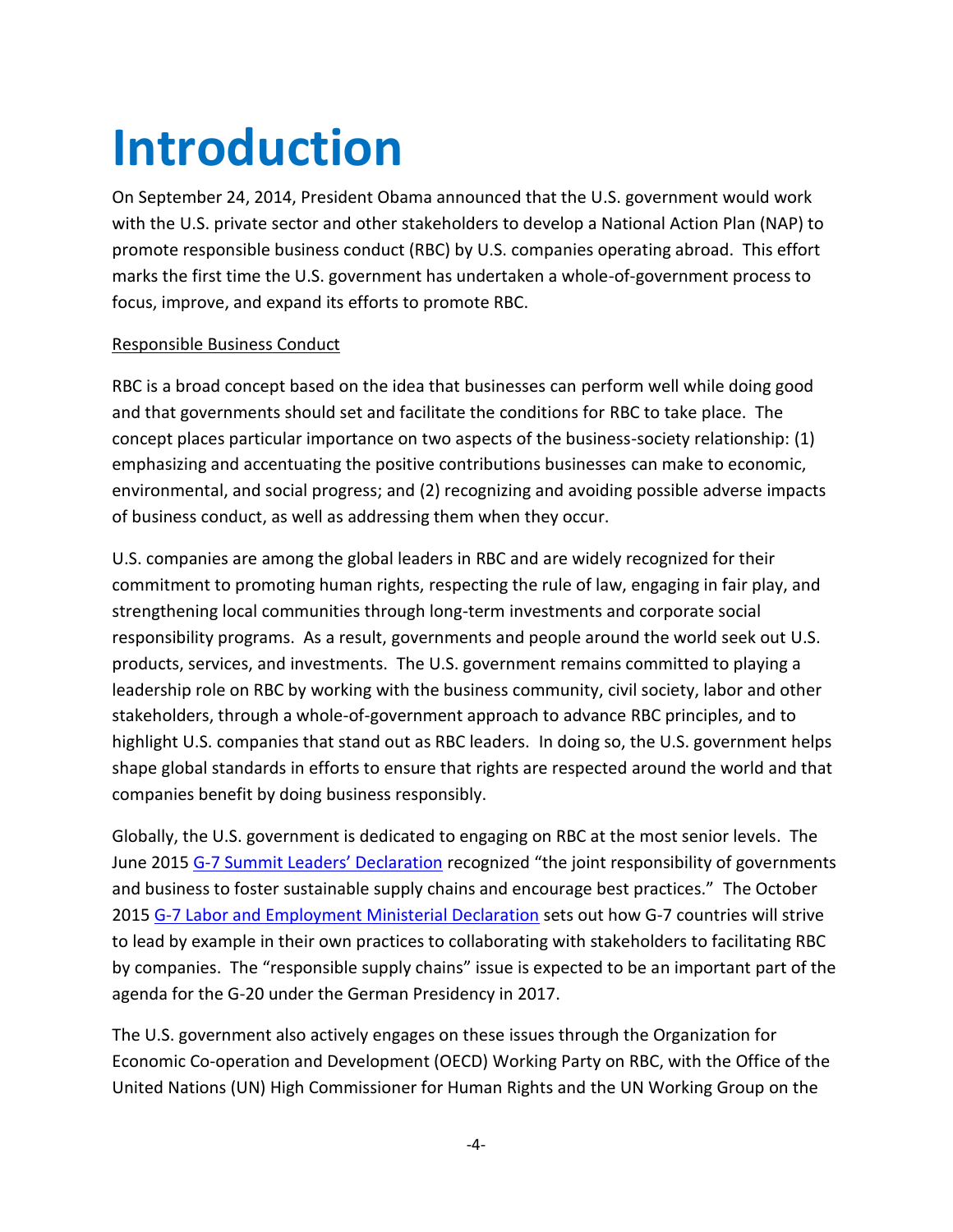issue of human rights and transnational corporations and other business enterprises, and with the International Labor Organization (ILO) through its work to advance Decent Work in Global Supply Chains.

RBC principles are encompassed in both the OECD Guidelines for Multinational Enterprises<sup>1</sup> and the UN Guiding Principles on Business and Human Rights.<sup>2</sup> As laid out in these two international frameworks, a key role of governments is to provide guidance and encouragement to the private sector through a combination of laws, regulations, policies, programs, and initiatives to promote companies' respect for human rights and labor rights and operating responsibly.

### Purpose of the NAP

 $\overline{a}$ 

This NAP is designed to reinforce and strengthen the U.S. government's role in advancing RBC through effective intra-governmental coordination and policymaking, promoting high standards globally, facilitating current and future RBC efforts through enhanced collaboration, and highlighting and supporting U.S. industry leadership. The U.S. NAP presents the many ways in which the U.S. government, including in cooperation with business, labor, civil society, foreign governments, and other stakeholders, already upholds its responsibilities and fosters an environment for responsible conduct by businesses operating overseas. This NAP also highlights new initiatives that build on this strong foundation, and outlines how the U.S. government, in cooperation with business and other stakeholders, will strengthen efforts to promote high standards.

The NAP focuses on a broad range of issues including but not limited to: human rights, the rights of indigenous peoples, labor rights, land tenure and property rights, anti-corruption, and transparency. The U.S. government recognizes that environmental issues are also integral to RBC and are affected by, and have an impact on, many of these areas. Therefore,

 $1$  The OECD Guidelines for Multinational Enterprises (OECD Guidelines) are recommendations by governments to multinational enterprises operating in or from OECD countries. They provide non-binding principles and standards for RBC in a global context consistent with applicable laws and internationally recognized standards. The OECD Guidelines are the only multilaterallyagreed and comprehensive code of RBC that governments have committed to promoting. Relatedly, the OECD Due Diligence Guidance for Responsible Supply Chains of Minerals from Conflict-Affected and High-Risk Areas (OECD Due Diligence Guidance) is a voluntary framework that lays out a five-step process to help companies respect human rights and avoid contributing to conflict through their mineral sourcing practices. The U.S. Securities and Exchange Commission has relied on the OECD Due Diligence Guidance as the only current internationally accepted due diligence framework for source and chain of custody of minerals when implementing the Dodd-Frank conflict minerals regulations.

 $^2$  The UN Guiding Principles on Business and Human Rights (UN Guiding Principles) are grounded in recognition of: (a) States' existing obligations to respect, protect, and fulfill human rights and fundamental freedoms; (b) The role of business enterprises as specialized organs of society performing specialized functions, required to comply with all applicable laws and to respect human rights; and (c) The need for rights and obligations to be matched to appropriate and effective remedies when breached. These Guiding Principles apply to all States and to all business enterprises, both transnational and others, regardless of their size, sector, location, ownership, and structure.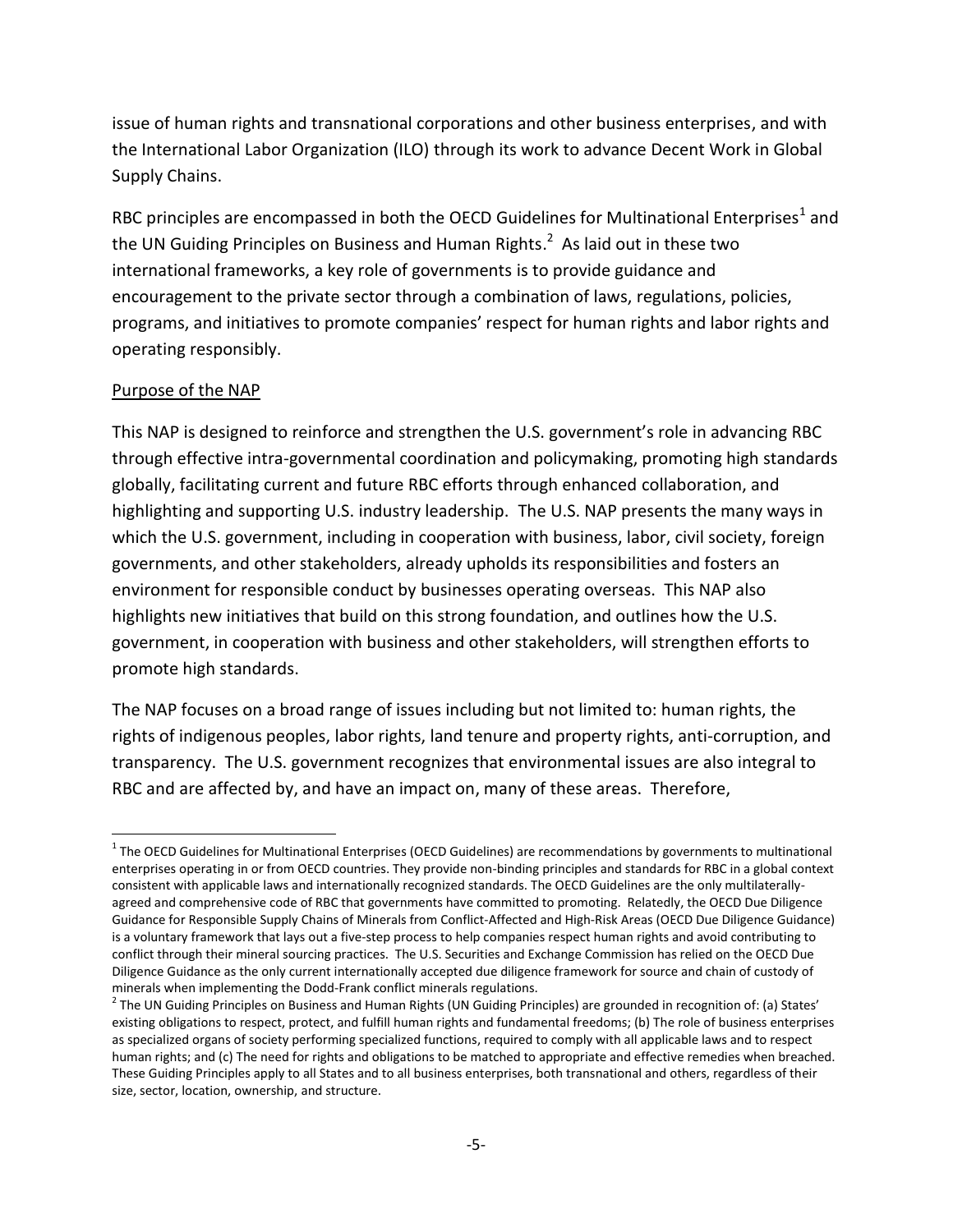environmental issues are addressed in this document to the extent that they overlap with RBC. The Obama Administration's environmental objectives are comprehensively addressed, and the roles of business and other stakeholders in achieving them, through certain executive statements of policy such as President Obama's *Climate Action Plan*, and Executive Orders (E.O.s) such as E.O. 13693, [Planning for Federal Sustainability in the Next Decade.](https://www.whitehouse.gov/the-press-office/2015/03/19/executive-order-planning-federal-sustainability-next-decade)

### Organization of the NAP

While this NAP focuses on U.S. government initiatives relating to the conduct of U.S. enterprises operating abroad, the U.S. government supports RBC principles domestically and has taken meaningful steps to uphold them. For example, the Obama Administration continues to take important steps to strengthen procurement rules to ensure federal purchasing practices reflect U.S. values.<sup>3</sup> This Administration has also articulated a set of ["good jobs" principl](https://www.whitehouse.gov/the-press-office/2015/10/07/remarks-president-white-house-summit-worker-voice)es for businesses operating in the United States. These principles highlight the importance of worker voice, workplace safety, and the fundamental promise of a decent living from a fair day's work.

This NAP is organized into five categories of action:

(1) Leading by Example

 $\overline{\phantom{a}}$ 

- (2) Collaborating with Stakeholders
- (3) Facilitating RBC by Companies
- (4) Recognizing Positive Performance
- (5) Providing Access to Remedy

Each category contains descriptions of the U.S. government's ongoing and future commitments and initiatives to further RBC. While the efforts outlined here are representative of the U.S. government's overall approach, this NAP is not intended to be an all-encompassing document capturing the full extent of activities or specific commitments on RBC issues.

This NAP begins another example of an open dialogue through which the U.S. government will continue to communicate, coordinate, and assess its actions. Ongoing feedback from stakeholders will be essential to achieving progress now and sustaining it in the future. Stakeholders can provide feedback and suggestions at any time via email at [NAP-](mailto:NAP-RBC@state.gov)[RBC@state.gov.](mailto:NAP-RBC@state.gov)

<sup>&</sup>lt;sup>3</sup> Trafficking: <u>https://www.whitehouse.gov/the-press-office/2012/09/25/executive-order-strengthening-</u> [protections-against-trafficking-persons-fe](https://www.whitehouse.gov/the-press-office/2012/09/25/executive-order-strengthening-protections-against-trafficking-persons-fe)

LGBT: [https://www.whitehouse.gov/blog/2014/07/21/president-obama-signs-new-executive-order](https://www.whitehouse.gov/blog/2014/07/21/president-obama-signs-new-executive-order-protect-lgbt-workers)[protect-lgbt-workers](https://www.whitehouse.gov/blog/2014/07/21/president-obama-signs-new-executive-order-protect-lgbt-workers)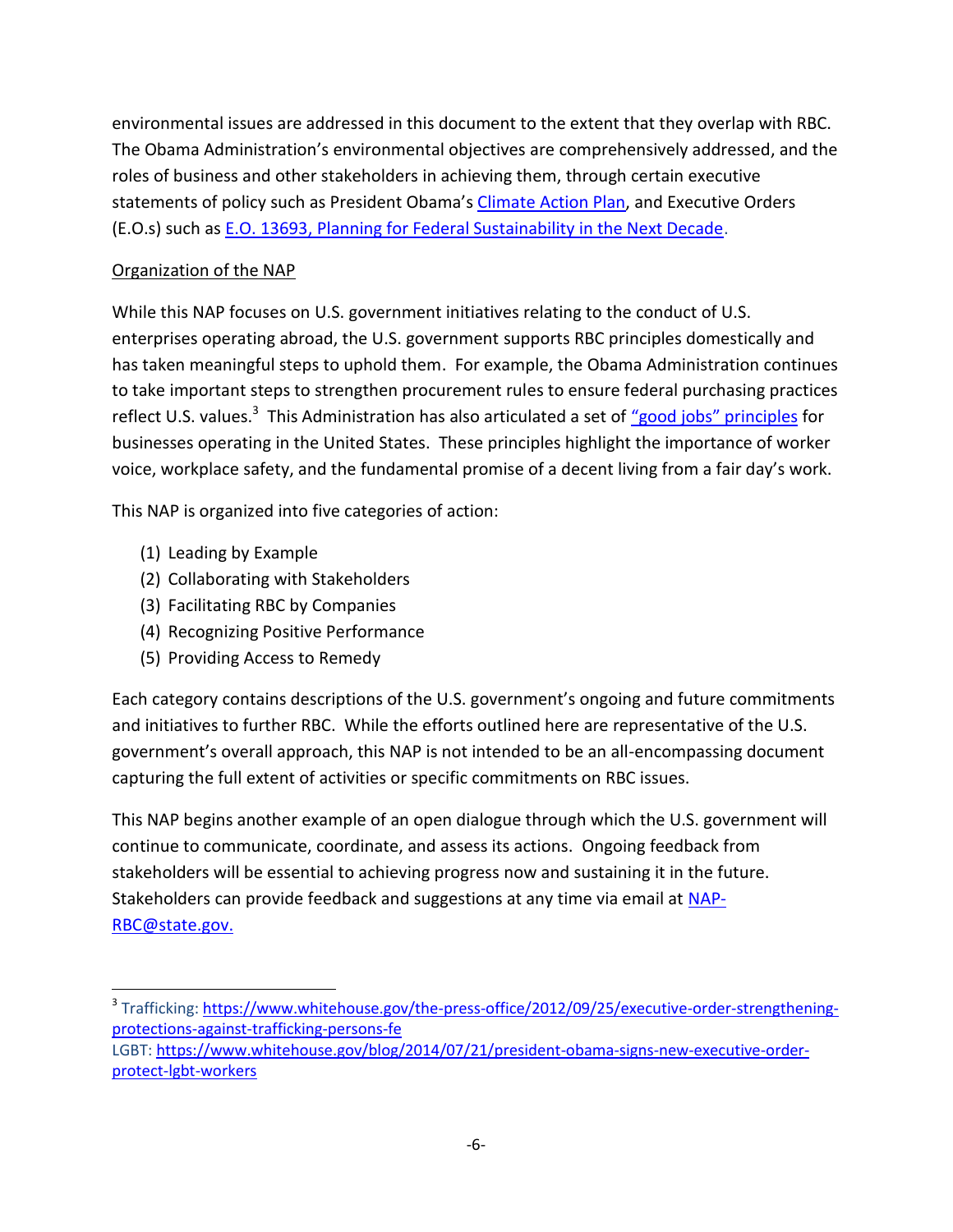# <span id="page-6-0"></span>**The National Action Plan**

### <span id="page-6-1"></span>**LEADING BY EXAMPLE**

The U.S. government advocates for strong RBC policies and practices around the world and recognizes the importance of leading by example, implementing this philosophy by continuing to review and improve its own efforts and by learning from others. The U.S. government remains committed to working with governments to raise global standards for RBC, including on labor rights, human rights, and anti-corruption, and to lead a race to the top. Promoting RBC benefits companies from all countries that fight corruption, combat human trafficking, promote labor and human rights, and adhere to high standards. Through leadership on these issues in various international organizations, including the UN and OECD, the U.S. government will continue to advocate for effective implementation of relevant international provisions in order to advance RBC.

Our efforts to encourage good practices and promote and facilitate remedies are strengthened when stakeholders work collaboratively based on common frameworks, standards, approaches, and through coordinated action. In order to further facilitate such collaboration, the U.S. government will continue its leadership on RBC in relevant multilateral venues, and other regional bodies across the globe. Consistent with its leadership role, the U.S. government remains committed to enforcing relevant laws and regulations that have an international reach.

The U.S. government will continue to encourage and model good practices by leveraging its purchasing power, which totals more than \$450 billion for goods and services each year, including nearly \$25 billion on services performed overseas. Through this influence, the U.S. government aims to accelerate the pace at which RBC practices are developed, adopted, and sustained globally by improving awareness of best practices related to human rights among the tens of thousands of companies with which it does business each year, and encouraging contractors to exercise due diligence and take steps where existing practices can be strengthened.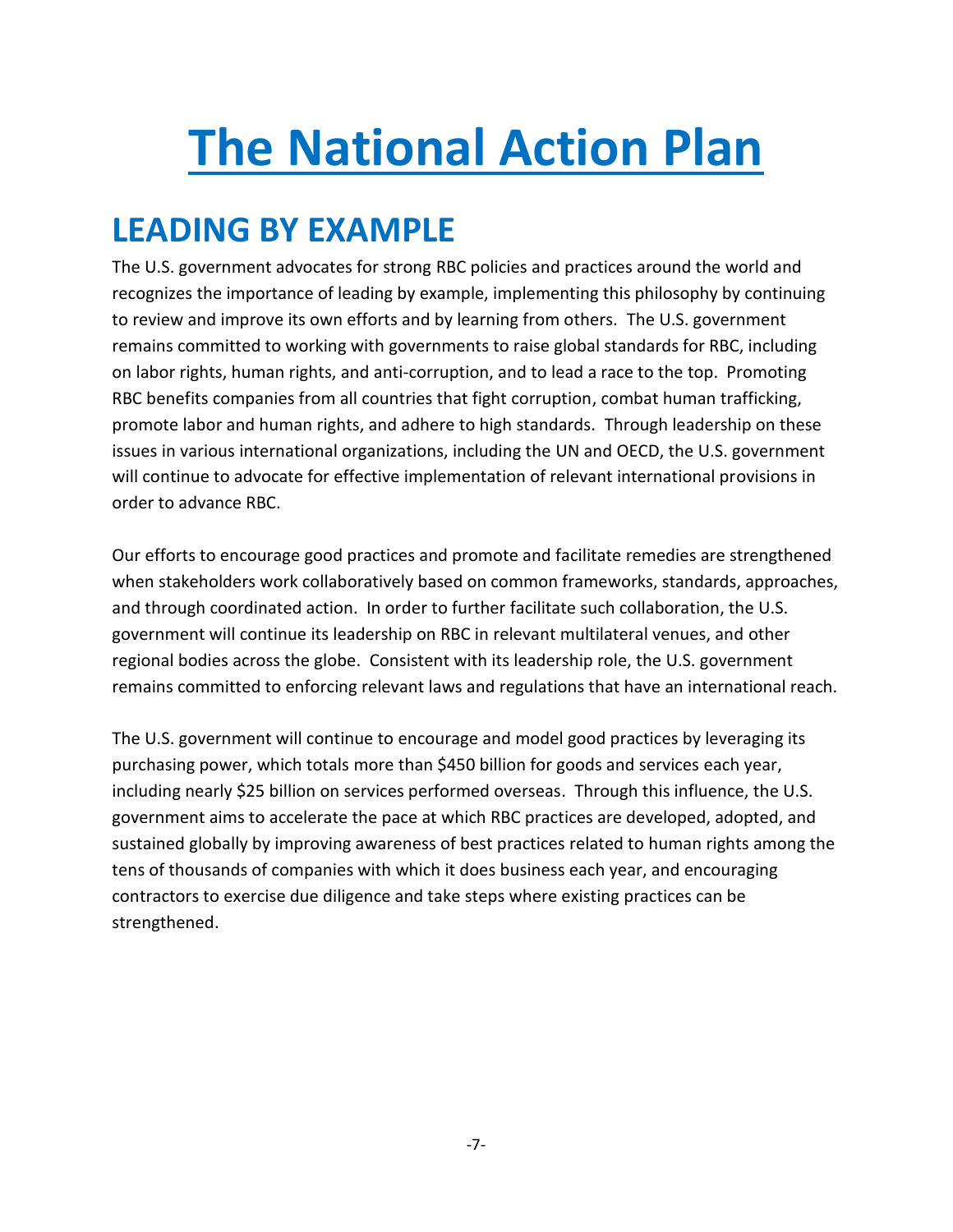| <b>Outcome 1.1: Promoting RBC Globally</b>                                                                                                                                                                                                                                                                                                                                                                                                                                                                                                                                                                                                                                                                                                                                                                                                                                                                                                                                                                                                                                                                                                    |                                             |
|-----------------------------------------------------------------------------------------------------------------------------------------------------------------------------------------------------------------------------------------------------------------------------------------------------------------------------------------------------------------------------------------------------------------------------------------------------------------------------------------------------------------------------------------------------------------------------------------------------------------------------------------------------------------------------------------------------------------------------------------------------------------------------------------------------------------------------------------------------------------------------------------------------------------------------------------------------------------------------------------------------------------------------------------------------------------------------------------------------------------------------------------------|---------------------------------------------|
| <b>New Actions</b>                                                                                                                                                                                                                                                                                                                                                                                                                                                                                                                                                                                                                                                                                                                                                                                                                                                                                                                                                                                                                                                                                                                            | Implementing<br><b>Department or Agency</b> |
| OECD Guidelines for Multinational Enterprises: For the first time, in 2016 the U.S.<br>National Contact Point (USNCP) for the OECD Guidelines published an annual report and<br>in 2017 will develop an outreach plan to continue its efforts to broaden understanding<br>and implementation of the OECD Guidelines among business. The USNCP will help<br>organize two workshops related to the OECD's work.                                                                                                                                                                                                                                                                                                                                                                                                                                                                                                                                                                                                                                                                                                                                 | State                                       |
| <b>UN Guiding Principles on Business and Human Rights:</b> In addition to funding efforts that<br>promote awareness and implementation of the UN Guiding Principles, the U.S.<br>government, through State, will continue to disseminate the UN Guiding Principles<br>through our bilateral, multilateral, and public diplomacy efforts. State will continue to<br>participate in and host discussions with companies, civil society groups, and others on<br>these Guiding Principles, including through its on-going UN Guiding Principles Workshop<br>Series. The most recent workshop in the series focused on the relevance of human rights<br>and the application of the UN Guiding Principles framework to the selection of sites,<br>preparations for, and activities related to large-scale, global sporting events.                                                                                                                                                                                                                                                                                                                 | State                                       |
| Corruption Consortium: An important deliverable from the International Anti-Corruption<br>Summit held in the United Kingdom in May 2016, State and the U.S. Agency for<br>International Development (USAID) will launch the Global Anti-Corruption Consortium<br>(GACC), a new initiative to support international efforts to expose corruption, raise public<br>awareness, and facilitate action by government, law enforcement, and multilateral<br>organizations. GACC will expand the quality and scope of civil society investigations and<br>reporting by mentoring investigative journalists and facilitating collaboration among anti-<br>corruption civil society actors. The initiative will improve civil society's ability to pursue<br>action by government and international bodies to combat corruption.                                                                                                                                                                                                                                                                                                                       | State, USAID                                |
| <b>Ongoing Commitments and Initiatives</b>                                                                                                                                                                                                                                                                                                                                                                                                                                                                                                                                                                                                                                                                                                                                                                                                                                                                                                                                                                                                                                                                                                    | Implementing<br><b>Department or Agency</b> |
| Bilateral and Multilateral RBC Statements: The United States uses bilateral and<br>multilateral diplomacy to promote RBC and business environments conducive to RBC.<br>Examples include the 2015 G-7 Leaders' Declaration on sustainable supply chains and the<br>2015 U.S.-China statement at the U.S.-China Strategic and Economic Dialogue recognizing<br>the importance of RBC by both countries' firms operating abroad. State and other<br>agencies will continue to seek to expand the number of countries adopting policies and<br>practices conducive to RBC.                                                                                                                                                                                                                                                                                                                                                                                                                                                                                                                                                                       | State, DOL                                  |
| Inter-American Convention Against Corruption: The United States will continue to<br>actively support implementation of the Inter-American Convention Against Corruption,<br>including through active participation in the country review process.                                                                                                                                                                                                                                                                                                                                                                                                                                                                                                                                                                                                                                                                                                                                                                                                                                                                                             | DOJ, State, Treasury,<br>Commerce           |
| Asia-Pacific Economic Cooperation (APEC): The U.S. government has played an<br>important role in numerous APEC initiatives to combat corruption, including the recent<br>APEC Principles on the Prevention of Bribery and Enforcement of Anti-Bribery Laws, as<br>well as the APEC General Elements of Effective Voluntary Corporate Compliance Programs<br>adopted by APEC Leaders in 2014. For example, in August the United States and Peru<br>hosted an all-day APEC Workshop on anti-bribery corporate compliance programs and<br>incentives, organized by the Peruvian High-Level Anticorruption Commission and the<br>Department of Commerce. The U.S. government is also actively engaged in the Business<br>Ethics for APEC Small and Medium Enterprise Initiative, the world's largest collective<br>action mechanism to strengthen ethical business practices in the medical device,<br>biopharmaceutical, and construction and engineering sectors.<br>International Labor Organization: The U.S. government will continue to engage with<br>representatives of employers and workers, and with other governments, to address key | State, Commerce<br>DOL, State               |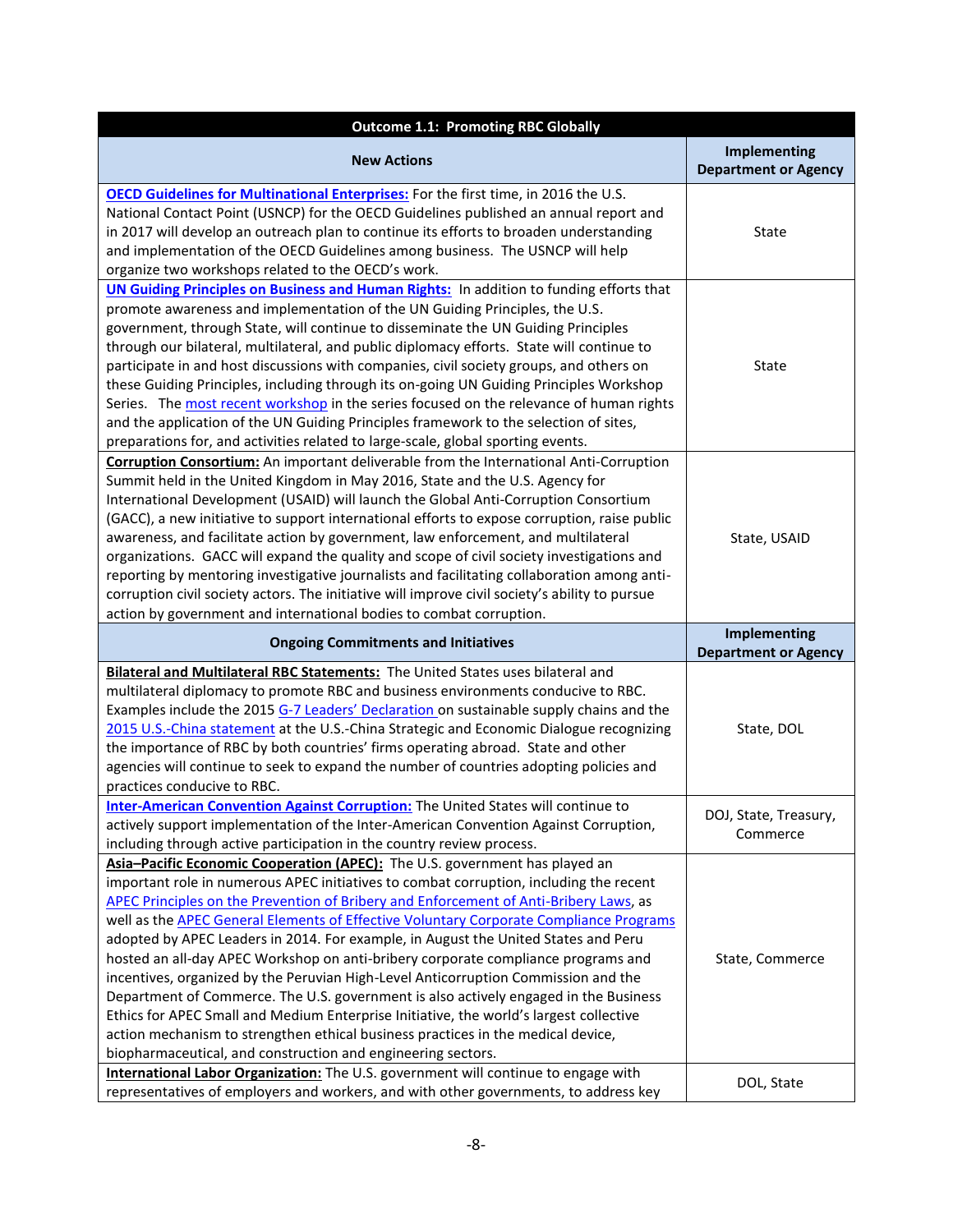| issues including but not limited to: employment, protection of worker rights, and social     |                       |
|----------------------------------------------------------------------------------------------|-----------------------|
| protection. To that end, the U.S. government played an active role in the June 2016          |                       |
| International Labor Conference discussion on the opportunities and challenges in             |                       |
| advancing decent work in global supply chains.                                               |                       |
| Promotion of Robust Safeguards at the World Bank and other International Financial           |                       |
| Institutions (IFIs): The U.S. government will continue to play a leading role in encouraging |                       |
| strong safeguard and sustainability policies across multilateral development banks and       |                       |
| other IFIs. Over the course of the World Bank's recently-completed Safeguards review,        | Treasury, DOL, State, |
| the U.S. government supported strong provisions in the Bank's Environmental and Social       | <b>USAID</b>          |
| Framework approved in August 2016, including a new safeguard on labor and working            |                       |
| conditions, and encouraged the World Bank to incorporate human rights issues in its          |                       |
| safeguards.                                                                                  |                       |

| Outcome 1.2: Utilize U.S. Law, Multilateral Agreements, and Diplomacy to Promote and Enforce High Standards                                                                                                                                                                                                                                                                                                                                                                                                                                                                                                                                                                                                                                                                                                                                                                                                                                                                                                                                                                                                                                                                                 |                                             |
|---------------------------------------------------------------------------------------------------------------------------------------------------------------------------------------------------------------------------------------------------------------------------------------------------------------------------------------------------------------------------------------------------------------------------------------------------------------------------------------------------------------------------------------------------------------------------------------------------------------------------------------------------------------------------------------------------------------------------------------------------------------------------------------------------------------------------------------------------------------------------------------------------------------------------------------------------------------------------------------------------------------------------------------------------------------------------------------------------------------------------------------------------------------------------------------------|---------------------------------------------|
| <b>New Actions</b>                                                                                                                                                                                                                                                                                                                                                                                                                                                                                                                                                                                                                                                                                                                                                                                                                                                                                                                                                                                                                                                                                                                                                                          | Implementing<br><b>Department or Agency</b> |
| Enhanced Enforcement of U.S. Laws Relating to Forced Labor or Convict Labor: As a<br>result of the February 2016 enactment by the President of the Trade Facilitation and<br>Trade Enforcement Act of 2015, the U.S. government has removed an exception (the<br>"consumptive demand" clause) in 19 U.S.C. § 1307 that allowed for the importation of<br>certain forced labor-produced goods if they were not produced "in such quantities in<br>the United States as to meet the consumptive demands of the United States." This<br>exception existed since 1930, and its removal facilitates the Department of Homeland<br>Security's (DHS) ability and ongoing commitment to prevent and investigate the<br>importation of goods manufactured with forced labor.                                                                                                                                                                                                                                                                                                                                                                                                                         | <b>DHS</b><br><b>Implementing</b>           |
| <b>Ongoing Commitments and Initiatives</b>                                                                                                                                                                                                                                                                                                                                                                                                                                                                                                                                                                                                                                                                                                                                                                                                                                                                                                                                                                                                                                                                                                                                                  | <b>Department or Agency</b>                 |
| Robust and Consistent Enforcement of U.S. Laws and Regulations: The U.S.<br>government will protect the integrity of our financial system and combat money<br>laundering and financial crimes by continuing to enforce its laws in order to protect<br>human, labor, and civil rights. Laws whose enforcement advances key priorities<br>relevant to RBC include those listed in <b>Annex II</b> .                                                                                                                                                                                                                                                                                                                                                                                                                                                                                                                                                                                                                                                                                                                                                                                          | DOJ, Treasury                               |
| Free Trade Agreements: The United States has sought to promote the role that<br>governments can play in encouraging companies to engage in RBC in the context of 21 <sup>st</sup><br>century free trade agreements (FTAs). For example, the Trans-Pacific Partnership (TPP)<br>countries agreed to establish a TPP Development Committee that would promote<br>public-private cooperative initiatives to help certain TPP partners reach their<br>development goals, which include the promotion of broad-based economic growth;<br>enhanced opportunities for women in domestic and global economies; and education,<br>science and technology, research, and innovation. All U.S. FTAs since 2004 also contain<br>transparency and anti-corruption provisions, including requiring our trading partners to<br>criminalize both domestic and foreign bribery. For instance, the TPP includes a historic<br>transparency and anti-corruption chapter. The TPP Parties have also agreed to<br>encourage companies to voluntarily adopt corporate social responsibility principles that<br>the TPP parties have themselves supported or endorsed relating to labor and<br>environment issues. | USTR, State, Commerce,<br><b>DOL</b>        |
| Anti-Bribery and the OECD: The United States plays a leadership role in the Anti-Bribery<br>Convention's monitoring mechanism, conducted by the OECD Working Group on<br>Bribery in International Business Transactions, which has been instrumental in<br>increasing the number of countries enacting and enforcing foreign bribery laws. In the<br>coming year, the U.S. government - led by State, the Departments of Justice (DOJ) and<br>Commerce, and the Securities and Exchange Commission (SEC) - will continue to push                                                                                                                                                                                                                                                                                                                                                                                                                                                                                                                                                                                                                                                            | State, Commerce, DOJ,<br><b>SEC</b>         |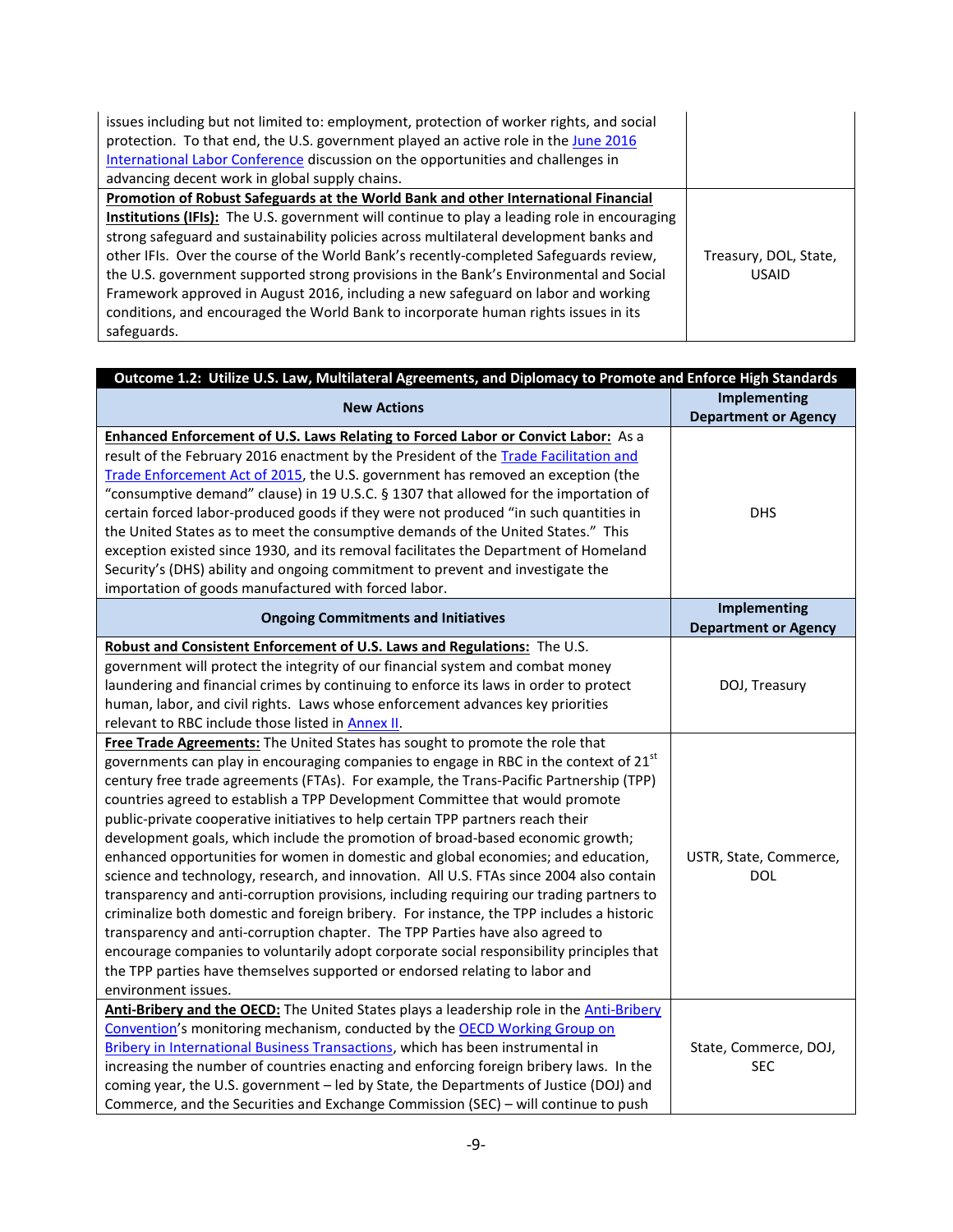| for robust country reviews of Parties to the Antibribery Convention and examine          |                         |
|------------------------------------------------------------------------------------------|-------------------------|
| obstacles to advancing the global efforts to address international bribery and           |                         |
| corruption.                                                                              |                         |
| <b>Executive Orders and Regulations that Set Global Standards: DOL will continue to</b>  |                         |
| vigorously enforce new and existing protections for job applicants and workers of        |                         |
| federal contractors, including those who are based outside of the United States. See     | DOL, State              |
| Annex II for policies promoted by E.O.s that impact the responsible conduct of foreign   |                         |
| companies that do business with the U.S. government.                                     |                         |
| Addressing Illegal, Unreported, and Unregulated (IUU) Fishing: Following the June        |                         |
| 2014 Presidential Memorandum on Establishing a Comprehensive Framework to                |                         |
| Combat IUU Fishing and Seafood Fraud, the U.S. government has taken steps to             |                         |
| develop a Trusted Trader program as part of an effective seafood traceability process to |                         |
| combat IUU fishing and seafood fraud. The program will establish incentives for RBC by   |                         |
| supporting enhanced streamlined entry into U.S. commerce for certified importers.        |                         |
| Another outgrowth of the Memorandum was the establishment of a 14-agency                 |                         |
| National Ocean Council Committee on IUU Fishing and Seafood Fraud, which is              |                         |
| overseeing the implementation of the March 2015 Action Plan. Through the Oceans          | State, USAID, Commerce, |
| and Fisheries Partnership, the U.S. Agency for International Development (USAID) will    | DHS, DOL                |
| continue its commitment to strengthen regional cooperation to combat IUU fishing,        |                         |
| promote sustainable fisheries, and conserve marine biodiversity in the Asia-Pacific      |                         |
| region. The Safe Ocean Network, launched through State's Our Ocean Conference, is a      |                         |
| global community fighting against IUU fishing through detection, enforcement, and        |                         |
| prosecution measures that increase collaboration between countries and counter-IUU       |                         |
| organizations. More than 40 counter illegal fishing projects in 46 countries worth over  |                         |
| \$82 million over five years are affiliated with the Safe Ocean Network as of October    |                         |
| 2016 to address the issue.                                                               |                         |
| International Anti-corruption and Good Governance Act (IAGGA): The U.S.                  | State, USAID, Commerce  |
| government will continue its commitment to implement the IAGGA.                          |                         |
| Federal Funding Accountability and Transparency Act of 2006 (as amended): Under          |                         |
| this law's implementing regulations, federal awardees currently report a variety of data | Treasury                |
| on their first tier sub-awardees. The Department of the Treasury (Treasury) will         |                         |
| continue to make this data available to the public on http://www.usaspending.gov/.       |                         |

| Outcome 1.3: Leverage U.S. Government Purchasing Power to Promote High Standards               |                                                    |
|------------------------------------------------------------------------------------------------|----------------------------------------------------|
| <b>New Actions</b>                                                                             | <b>Implementing</b><br><b>Department or Agency</b> |
| Research and Tools on Preventing Trafficking in Global Supply Chains: The State                |                                                    |
| Department funded research on "Strengthening Protections Against Trafficking in                |                                                    |
| Persons in Federal and Corporate Supply Chains" to develop a set of online tools and           |                                                    |
| resources to help federal contractors and corporations analyze, prevent, and address           |                                                    |
| human trafficking risks in their global supply chains. In 2016, State and non-                 |                                                    |
| governmental organizations launched ResponsibleSourcingTool.org. This online platform          | State, DOL                                         |
| focuses on the sectors and commodities at greatest risk for trafficking and provides           |                                                    |
| guidance on developing effective management systems. State anticipates funding the             |                                                    |
| development of additional sector-specific tools and the maintenance of the site over the       |                                                    |
| next five years. In addition, DOL is funding research on forced labor in specific industries'  |                                                    |
| global supply chains and an ILO-led Global Business Network on Forced Labor.                   |                                                    |
| <b>SFTool Social Sustainability Procurement Best Practices:</b> Through the <b>Sustainable</b> |                                                    |
| Facilities (SF)Tool, the General Services Administration (GSA) makes available recently        |                                                    |
| released content providing best practices for addressing social sustainability impacts,        | GSA                                                |
| including human rights and labor rights impacts, on high risk procurements. These best         |                                                    |
| practices provide a detailed framework for how social sustainability risks should be           |                                                    |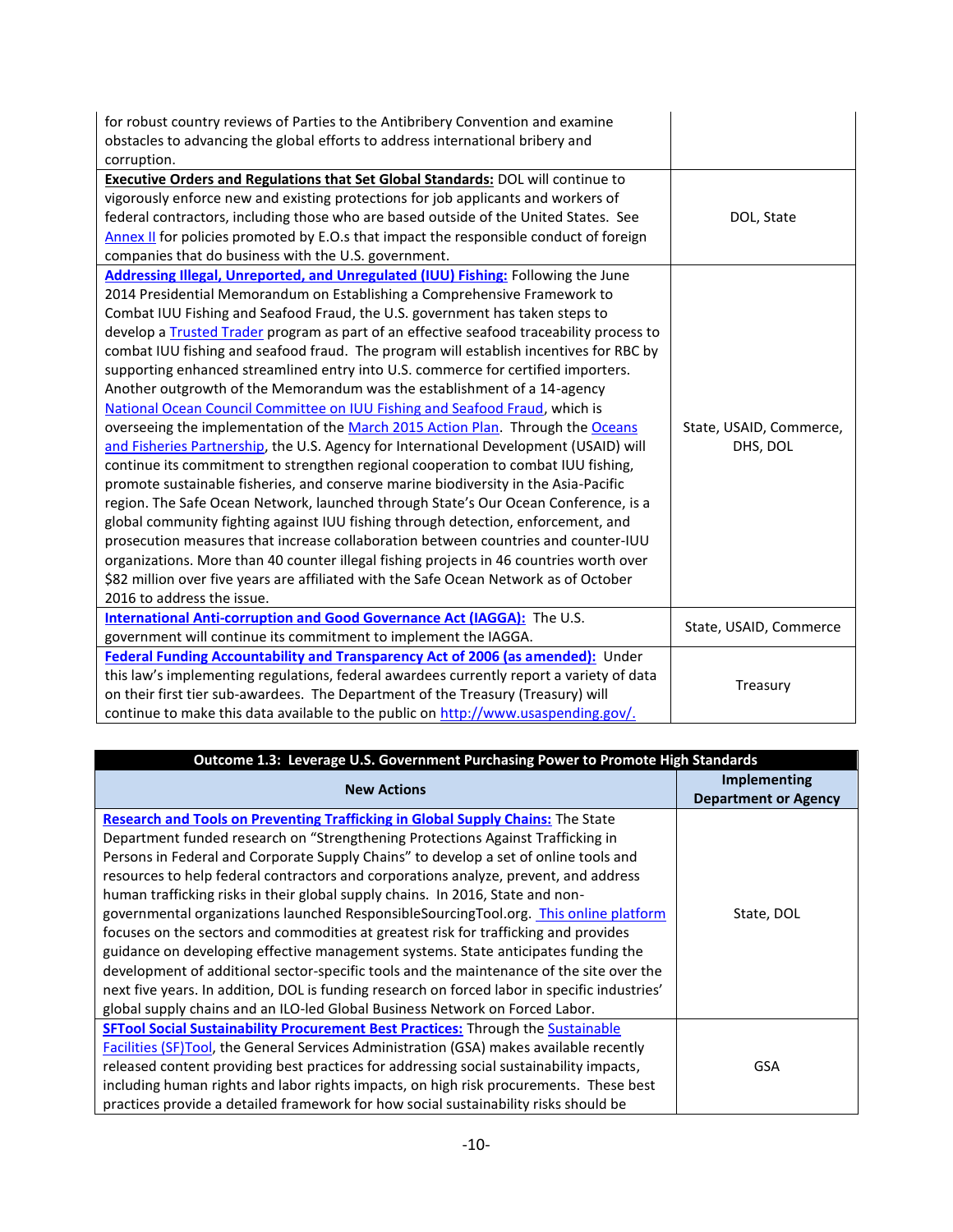| assessed by USG procurement personnel at the pre-award and post-award stages of a<br>federal procurement. The SFTool also references associated tools and provides sample<br>contract language that can be used by organizations wanting to address their social<br>sustainability risks on procurements. |                                             |
|-----------------------------------------------------------------------------------------------------------------------------------------------------------------------------------------------------------------------------------------------------------------------------------------------------------|---------------------------------------------|
| Enhanced Information Sharing Among State and Local Governments on Public                                                                                                                                                                                                                                  |                                             |
| Procurement Best Practices: The White House Office of Intergovernmental Affairs (IGA)                                                                                                                                                                                                                     |                                             |
| will coordinate a dialogue among selected state and local government officials and the                                                                                                                                                                                                                    |                                             |
| federal government on ways to better protect human rights in public procurement.                                                                                                                                                                                                                          | IGA                                         |
| State and local governments represent significant purchasing power through                                                                                                                                                                                                                                |                                             |
| procurement policies.                                                                                                                                                                                                                                                                                     |                                             |
| Compliance with Procurement Regulations: Pursuant to E.O. 13673, DOL and OMB will                                                                                                                                                                                                                         |                                             |
| work with other agencies to designate agency Labor Compliance Advisors who will build                                                                                                                                                                                                                     |                                             |
| greater awareness and understanding of RBC by contractors with whom those agencies                                                                                                                                                                                                                        |                                             |
| do business. For example, a labor compliance advisor could support agency review                                                                                                                                                                                                                          | DOL, OMB                                    |
| efforts in the event a contractor, in accordance with requirements of the End Trafficking                                                                                                                                                                                                                 |                                             |
|                                                                                                                                                                                                                                                                                                           |                                             |
| in Government Contracting Act (22 U.S.C. 7104c), reports a trafficking violation in its                                                                                                                                                                                                                   |                                             |
| supply chain to the government.                                                                                                                                                                                                                                                                           |                                             |
| Responsible Retirement Plans: DOL's Employee Benefits Security Administration clarified                                                                                                                                                                                                                   |                                             |
| in October 2015 that plan fiduciaries under the Employee Retirement Income Security                                                                                                                                                                                                                       |                                             |
| Act may under the proper conditions invest in economically targeted investments                                                                                                                                                                                                                           | <b>DOL</b>                                  |
| (investments selected for the environmental, social, and governance benefits they                                                                                                                                                                                                                         |                                             |
| create), enhancing the investment return to the employee benefit plan investor.                                                                                                                                                                                                                           |                                             |
| <b>Ongoing Commitments and Initiatives</b>                                                                                                                                                                                                                                                                | Implementing<br><b>Department or Agency</b> |
| <b>State and Department of Defense (DOD) Contracting with Private Security Providers:</b>                                                                                                                                                                                                                 |                                             |
| DOD requires private security companies (PSCs) with which it contracts to demonstrate                                                                                                                                                                                                                     |                                             |
|                                                                                                                                                                                                                                                                                                           |                                             |
| conformance with standards consistent with the International Code of Conduct for                                                                                                                                                                                                                          |                                             |
| Private Security Service Providers (ICOC), a set of human rights and humanitarian                                                                                                                                                                                                                         |                                             |
| principles agreed upon by certain states, PSCs, and NGOs. Similarly, State requires PSCs                                                                                                                                                                                                                  | State, DOD                                  |
| servicing its Worldwide Protective Services II contract to confirm their conformance with                                                                                                                                                                                                                 |                                             |
| the same standards and has incorporated membership-in-good-standing in the ICOC                                                                                                                                                                                                                           |                                             |
| Association as a requirement for bidding on that contract. State will also review if and                                                                                                                                                                                                                  |                                             |
| how such approaches may be applied to their local guard force contracts.                                                                                                                                                                                                                                  |                                             |
| "Prohibition of Acquisition of Products Produced by Forced or Indentured Child Labor,"                                                                                                                                                                                                                    |                                             |
| (E.O. 13126), signed on June 12, 1999 and in effect since 2001, is intended to ensure that                                                                                                                                                                                                                |                                             |
| U.S. federal agencies do not procure goods made by forced or indentured child labor.                                                                                                                                                                                                                      |                                             |
| The U.S. government will seek to review the status and effectiveness of implementation                                                                                                                                                                                                                    | DOL                                         |
| of these requirements and take steps to improve implementation, as feasible and                                                                                                                                                                                                                           |                                             |
| appropriate.                                                                                                                                                                                                                                                                                              |                                             |
|                                                                                                                                                                                                                                                                                                           |                                             |
| "Strengthening Protections against Trafficking in Persons in Federal Contracts," (E.O.                                                                                                                                                                                                                    |                                             |
| 13627), signed on September 25, 2012, and its associated regulatory changes, created                                                                                                                                                                                                                      |                                             |
| new prohibitions on trafficking and trafficking-related activities in federal supply chains                                                                                                                                                                                                               |                                             |
| that are designed to help identify and prevent human trafficking in global supply chains.                                                                                                                                                                                                                 |                                             |
| On December 8, 2016, the U.S. government published draft guidance on anti-trafficking                                                                                                                                                                                                                     |                                             |
| risk management best practices and mitigation considerations for public comment. This                                                                                                                                                                                                                     |                                             |
| guidance is designed to help an agency determine if a contractor is taking adequate steps                                                                                                                                                                                                                 | OMB, State, DOL                             |
| to meet its anti-trafficking responsibilities under the Federal Acquisition Regulation (FAR)                                                                                                                                                                                                              |                                             |
| and the FAR Council's regulations implementing E.O. 13627 and the National Defense                                                                                                                                                                                                                        |                                             |
| Authorization Act for Fiscal Year 2013. This guidance, coordinated by OMB in partnership                                                                                                                                                                                                                  |                                             |
| with DOL and State, and other agencies, will assist agencies in developing appropriate<br>internal procedures and controls for awarding and administering Federal contracts to                                                                                                                            |                                             |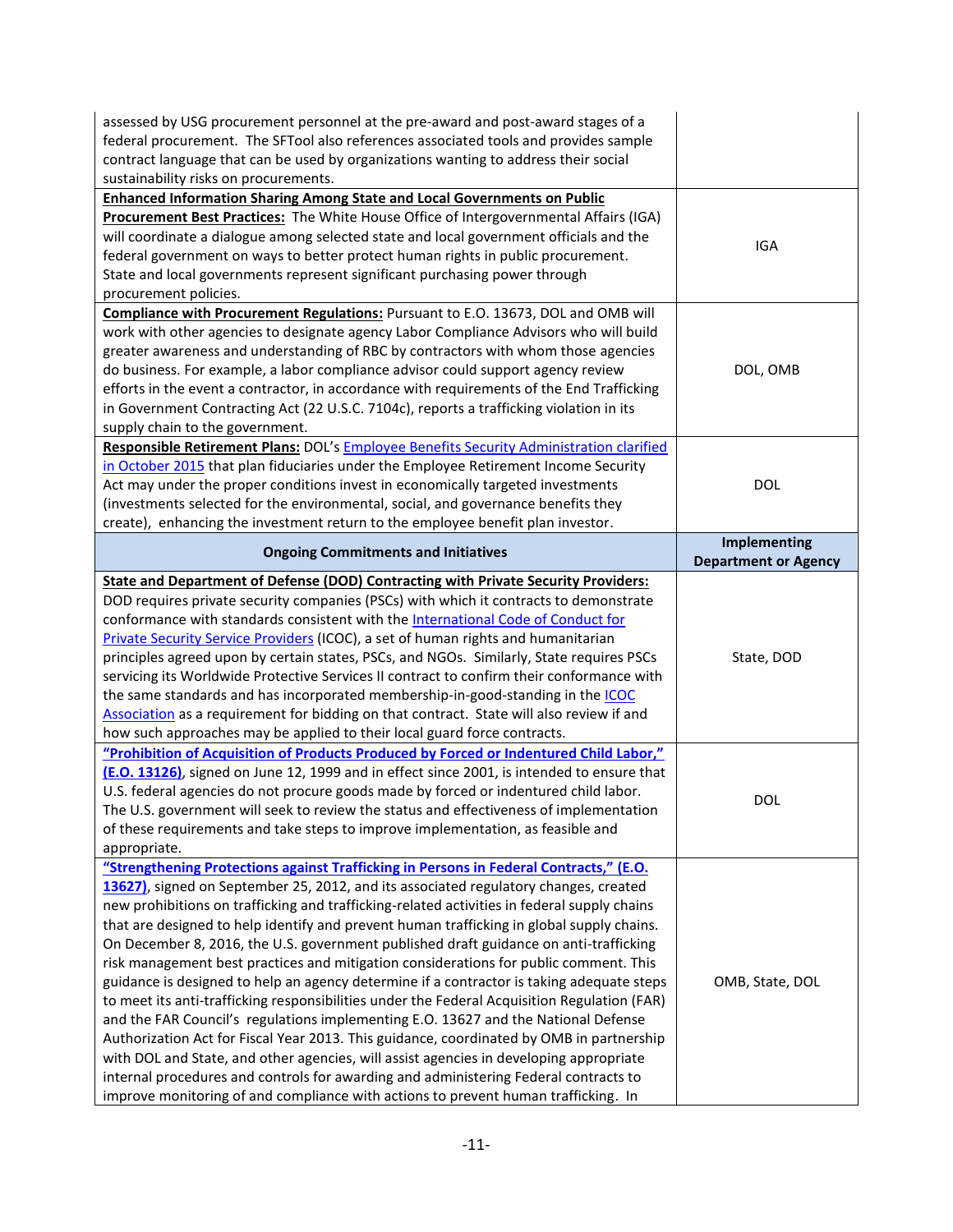| addition, the Council intends to amend the regulations to provide a definition for       |  |
|------------------------------------------------------------------------------------------|--|
| "recruitment fees," which is a critical component to help prevent trafficking in federal |  |
| supply chains.                                                                           |  |

| Outcome 1.4: Conducting Due Diligence in U.S. Development Funding and Trade Finance       |                             |
|-------------------------------------------------------------------------------------------|-----------------------------|
| <b>New Actions</b>                                                                        | <b>Implementing</b>         |
|                                                                                           | <b>Department or Agency</b> |
| <b>Enhancing Overseas Private Investment Corporation (OPIC) and Export-Import Bank of</b> |                             |
| the United States (EXIM) Standards: OPIC and EXIM will enhance existing procedures        |                             |
| and standards that require companies receiving their support to implement RBC             |                             |
| principles. OPIC is reviewing its Environmental and Social Policy Statement, while EXIM   | OPIC, EXIM                  |
| has developed an improved mechanism for interested parties to provide comments,           |                             |
| complaints, or suggestions on the environmental and social consequences of its            |                             |
| pending and currently approved transactions, including reviewing ways to improve the      |                             |
| new portal for online submission.                                                         |                             |
| Social Safeguards for U.S. Development Assistance: USAID will develop a social            |                             |
| safeguards screening questionnaire that Missions may use as an assessment tool when       |                             |
| designing new projects (including public-private partnerships) to ensure due diligence    |                             |
| on social and human rights issues. USAID will also establish a resource library of tools  |                             |
| and human resources that can be deployed for various social analyses; conduct a gap       | <b>USAID</b>                |
| analysis to identify topics not addressed by current guidance; convene stakeholder        |                             |
| consultations regarding recommendations for future guidance or policies; and pilot the    |                             |
| social safeguards assessment tool with interested USAID missions. These actions will be   |                             |
| in line with international best practice, existing G-7 commitments, and safeguard         |                             |
| policies already in place by U.S. agencies.                                               |                             |
| Land Tenure in Development Assistance Activities: The U.S. government reaffirms its       |                             |
| support for the consistent implementation of the Voluntary Guidelines on the              |                             |
| Responsible Governance of Tenure (VGGT), which provides a global framework for            | <b>USAID</b>                |
| improved land and resources governance. The U.S. government will commit to                |                             |
| adhering to and aligning its relevant overseas development assistance activities to the   |                             |
| VGGT.                                                                                     |                             |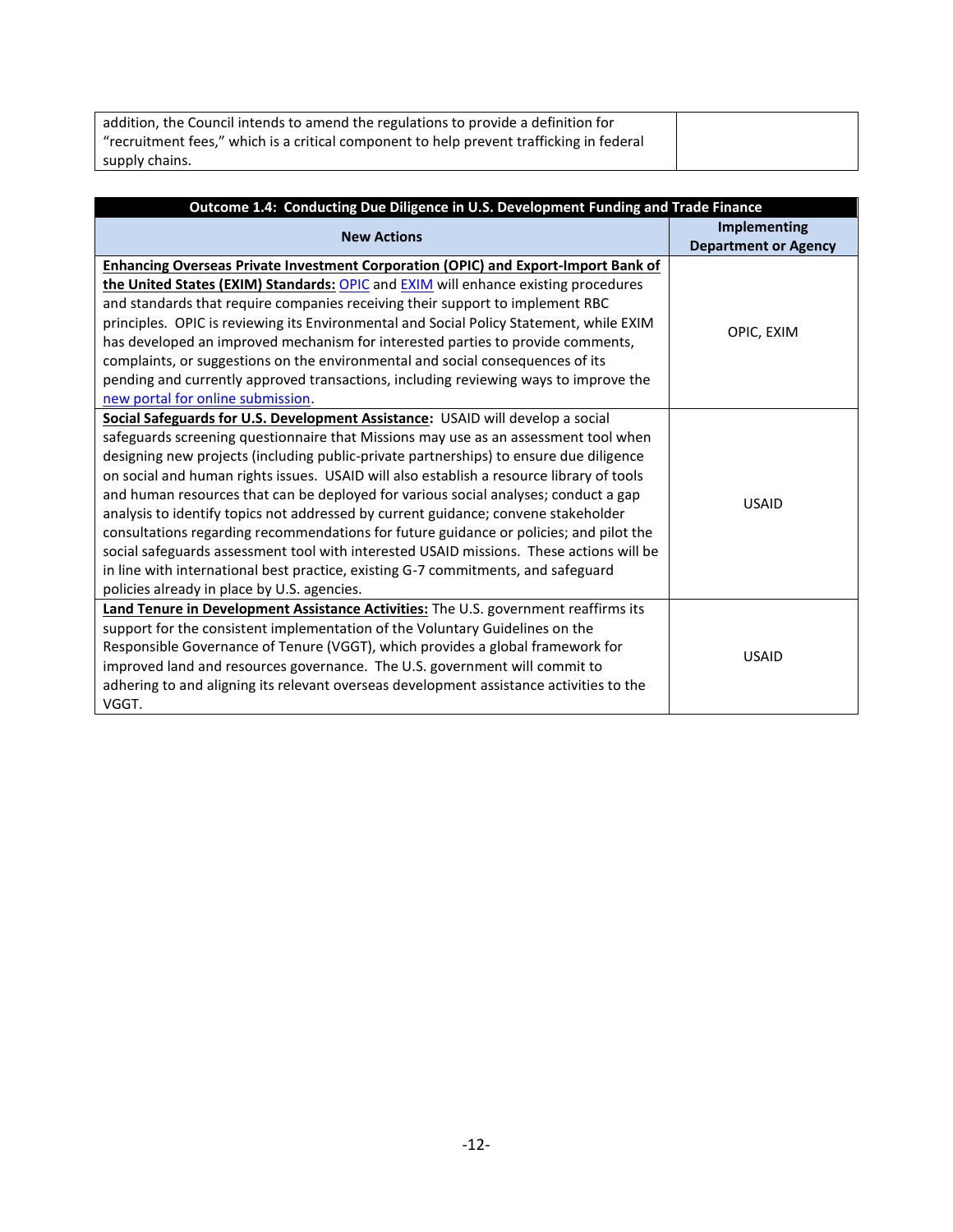## <span id="page-12-0"></span>**COLLABORATING WITH STAKEHOLDERS**

The U.S. government places a premium on collaborating with non-governmental stakeholders to build trust, develop common objectives, identify good practices, resolve issues, and facilitate learning. U.S. companies doing business around the world encounter a range of challenges, from lack of infrastructure, to corruption, to difficult operating environments. These challenges can hinder their ability to produce and deliver goods and services, and can also present dilemmas for companies seeking to operate responsibly and adhere to high standards.

To address these challenges, many companies join forces with other actors who have a shared interest in finding solutions and promoting rule of law and sustainable development. Such joint efforts often take the form of multi-stakeholder initiatives (MSIs), or dialogues, which typically involve businesses from a particular sector, civil society and/or labor stakeholders, and sometimes governments and/or academics. Within these initiatives or dialogues, each set of participants brings valuable expertise to the table. MSIs are critical for translating principles into standards that apply across a business sector. In so doing, they can provide pragmatic and effective responses to RBC challenges.

Agencies within the U.S. government have been catalysts for and participants in several MSIs, including providing start-up funding for the formation of the [Fair Labor Association,](http://www.fairlabor.org/) which comprises companies across several sectors as well as academic, civil society, and other participants; facilitating the launch of, and acting as a leading member of, the [Voluntary](http://www.voluntaryprinciples.org/)  Principles on [Security and Human Rights](http://www.voluntaryprinciples.org/) (VP), which guide oil, gas, and mining companies on providing security for their operations in a manner that respects human rights; and helping to launch and actively participating in the development of the ICOC and continued involvement as a member of the board of the **ICOC** Association.

Through the **Extractive Industries Transparency Initiative (EITI)**, the United States is committed to promoting transparency in the extractives sector by playing an active role on the International EITI Board and Board committees. The U.S. commitment to EITI — both to promote it abroad and to implement it at home — sends a strong signal to our international partners that transparency is critical for countries at all levels of development, and in all regions.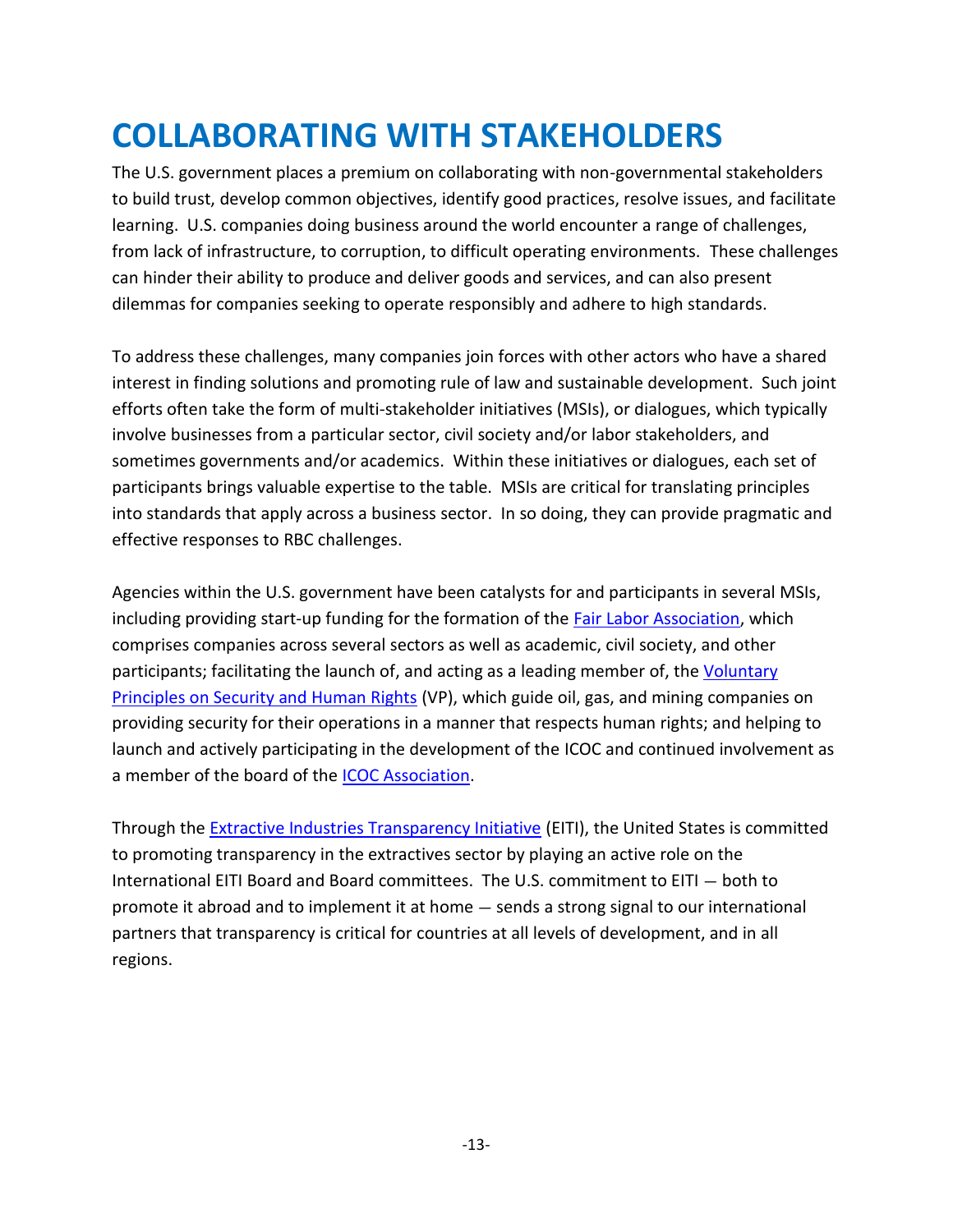| Outcome 2.1: Enhance the Value of Multi-Stakeholder Initiatives on RBC                                                                                                                                                                                                                                                                                                                                                                                                                                                                                                                                                                                                                                                                                                                                                                                         |                                                    |
|----------------------------------------------------------------------------------------------------------------------------------------------------------------------------------------------------------------------------------------------------------------------------------------------------------------------------------------------------------------------------------------------------------------------------------------------------------------------------------------------------------------------------------------------------------------------------------------------------------------------------------------------------------------------------------------------------------------------------------------------------------------------------------------------------------------------------------------------------------------|----------------------------------------------------|
| <b>New Actions</b>                                                                                                                                                                                                                                                                                                                                                                                                                                                                                                                                                                                                                                                                                                                                                                                                                                             | <b>Implementing</b><br><b>Department or Agency</b> |
| Enhancing the Value of MSIs: The U.S. government will establish a formal mechanism<br>for facilitating coordination among agencies engaged in relevant MSIs, in order to<br>establish common approaches and expectations, share relevant experiences and good<br>practices, and explore synergies. The U.S. government will continue to play a<br>leadership role in promoting and improving the value and relevance of key MSIs,<br>especially those in which it participates formally.                                                                                                                                                                                                                                                                                                                                                                       | State                                              |
| Promoting Worker Voice throughout Global Supply Chains: DOL, State, and USAID will<br>promote worker voice and empowerment throughout global supply chains and will<br>commit to: (1) building innovative tools to empower workers to directly report to<br>relevant Departments concerns in federal supply chains; and (2) leverage public-private<br>partnerships, stakeholder engagement, and labor diplomacy to promote worker<br>empowerment throughout global supply chains. This effort will enhance the visibility of<br>workers' perspectives and of their representative organizations, and promote the<br>ability of workers to organize. Various U.S. government agencies have funded and/or<br>participated in initiatives to support stronger worker voice, such as through the<br>Partnership for Freedom and the Supply Unchained initiatives. | DOL, State, USAID                                  |
| Promoting Best Practices for Key Performance Indicators (KPIs): The U.S. government<br>will convene stakeholders to discuss the development and promotion of effective<br>metrics, including KPIs, for measuring and managing labor rights impacts in supply<br>chains. This will be done in collaboration with industry groups, auditing organizations,<br>worker organizations, and other civil society actors.                                                                                                                                                                                                                                                                                                                                                                                                                                              | <b>DOL</b>                                         |
| Promoting Rights and Accountability through RBC: In May 2016, USAID launched a<br>new Broad Agency Announcement calling for organizations and companies to<br>collaborate in the development, piloting, testing, and scaling of innovative, practical,<br>and cost-effective interventions to address human rights and anti-corruption in<br>business activities globally. USAID seeks through this announcement to create more<br>strategic, focused, and results-oriented approaches to generate solutions to rights<br>abuses and corrupt practices in global commerce, and form partnerships to target risks<br>and prevent violations. Under this umbrella announcement, USAID will continue its<br>Supply Unchained initiative to better identify $-$ and counter $-$ human trafficking and<br>other labor exploitation at its source.                   | <b>USAID</b>                                       |
| <b>Wildlife Crime Tech Challenge: USAID's Wildlife Crime Tech Challenge recently selected</b><br>sixteen Prize Winners and four Grand Prize Winners who submitted the most creative,<br>innovative, and promising science and technology solutions to combat terrestrial and<br>marine wildlife crime, with a focus on combating corruption and reducing consumer<br>demand for illegal wildlife products. Grand Prize Winner New England Aquarium's<br>solution will digitize customs paperwork and conduct real-time analysis to identify<br>illegal wildlife products hidden in legitimate trade. The National Whistleblower Center,<br>another Grand Prize Winner, will build a secure, transnational reporting system<br>designed to fight corruption by incentivizing insiders to securely report wildlife crime.                                        | <b>USAID</b>                                       |
| <b>Ongoing Commitments</b>                                                                                                                                                                                                                                                                                                                                                                                                                                                                                                                                                                                                                                                                                                                                                                                                                                     | <b>Implementing</b><br><b>Department or Agency</b> |
| Open Government Partnership (OGP): In 2011, President Obama joined seven other<br>heads of state to launch the OGP, a global platform between governments and civil<br>society to promote government transparency, participation, and accountability to<br>citizens. By June 2016, OGP had grown to 70 member states that have made over<br>2,500 commitments to further government transparency and accountability in just five<br>years. OGP member states - and hundreds of civil society leaders - are committed to                                                                                                                                                                                                                                                                                                                                        | State, USAID                                       |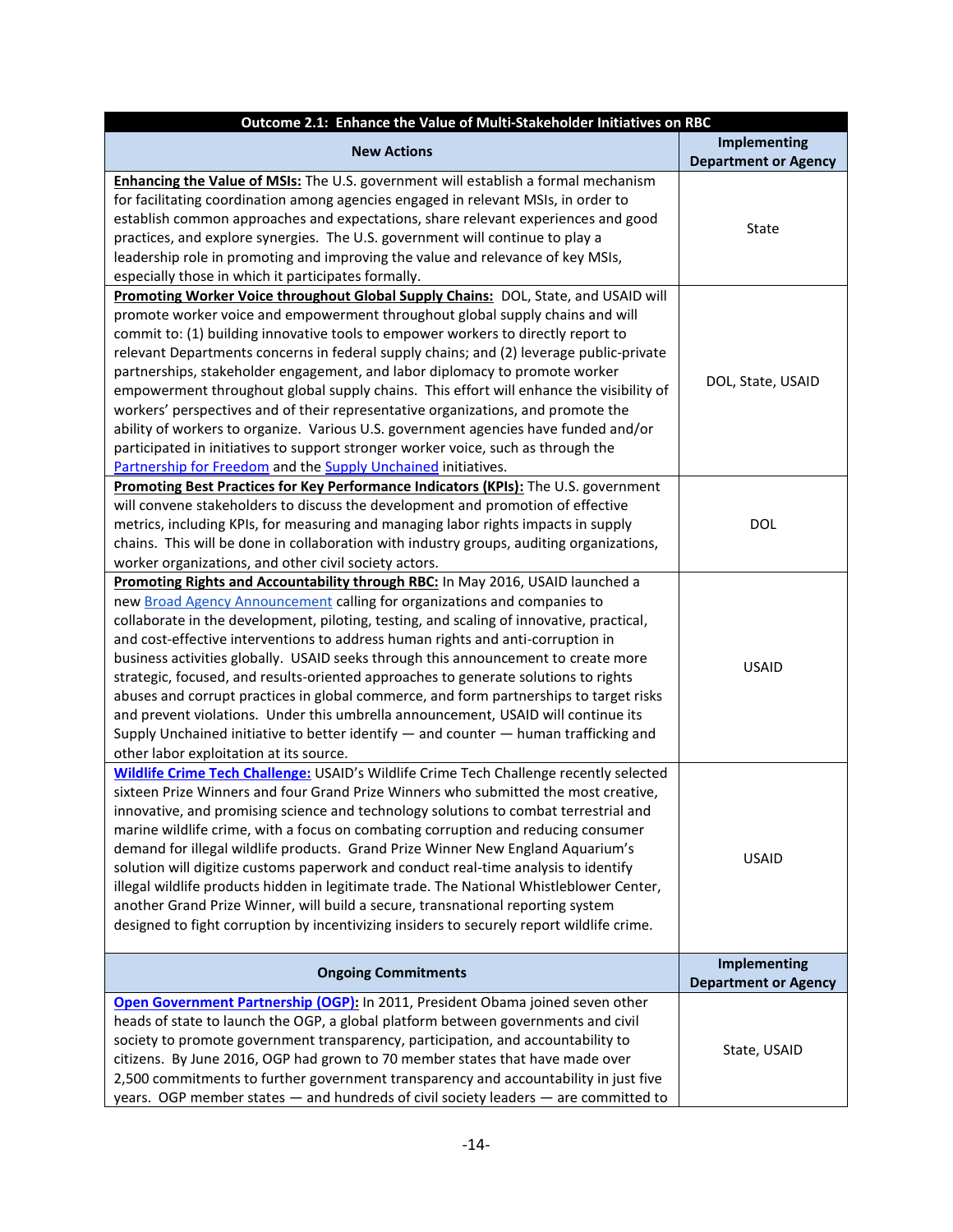| working together to promote transparency, empower citizens and civil society, fight<br>corruption, and transform how governments deliver services for their citizens. The<br>United States has released three NAPs under OGP, most recently publishing an update<br>to its third action plan this past September. In demonstration of U.S. commitment to<br>OGP, the USG intends to provide \$4 million to support the OGP Support Unit over the<br>next four years, potentially including support to members in the development of<br>National Action Plans, government and civil society consultations, peer learning and<br>exchange, and technical assistance programs. In addition, USAID Missions have<br>financed millions of dollars-worth of OGP-related activities - \$14 million in FY2015<br>alone - ranging from sponsoring citizen consultations, to coordinating OGP workshops<br>with senior government officials, to providing technical assistance with implementation<br>of OGP NAP commitments. |                       |
|---------------------------------------------------------------------------------------------------------------------------------------------------------------------------------------------------------------------------------------------------------------------------------------------------------------------------------------------------------------------------------------------------------------------------------------------------------------------------------------------------------------------------------------------------------------------------------------------------------------------------------------------------------------------------------------------------------------------------------------------------------------------------------------------------------------------------------------------------------------------------------------------------------------------------------------------------------------------------------------------------------------------|-----------------------|
| ILO-International Finance Corporation (IFC) Better Work Program: More than 60                                                                                                                                                                                                                                                                                                                                                                                                                                                                                                                                                                                                                                                                                                                                                                                                                                                                                                                                       |                       |
| American apparel brands are part of the Better Work program, implemented by the ILO<br>in partnership with the IFC. DOL has funded Better Work programs in Bangladesh,                                                                                                                                                                                                                                                                                                                                                                                                                                                                                                                                                                                                                                                                                                                                                                                                                                              |                       |
| Cambodia, Haiti, Jordan, Lesotho, Nicaragua, and Vietnam. The Better Work program is                                                                                                                                                                                                                                                                                                                                                                                                                                                                                                                                                                                                                                                                                                                                                                                                                                                                                                                                | <b>DOL</b>            |
| being implemented in 1,343 export apparel factories, supporting better labor                                                                                                                                                                                                                                                                                                                                                                                                                                                                                                                                                                                                                                                                                                                                                                                                                                                                                                                                        |                       |
| conditions for approximately 1,750,000 workers worldwide.                                                                                                                                                                                                                                                                                                                                                                                                                                                                                                                                                                                                                                                                                                                                                                                                                                                                                                                                                           |                       |
| <b>DOL Technical Cooperation:</b> DOL funds a range of projects involving collaboration with                                                                                                                                                                                                                                                                                                                                                                                                                                                                                                                                                                                                                                                                                                                                                                                                                                                                                                                        |                       |
| private sector actors on RBC issues, including:                                                                                                                                                                                                                                                                                                                                                                                                                                                                                                                                                                                                                                                                                                                                                                                                                                                                                                                                                                     |                       |
| A \$12 million project, From Protocol to Practice: Building a Bridge to Global                                                                                                                                                                                                                                                                                                                                                                                                                                                                                                                                                                                                                                                                                                                                                                                                                                                                                                                                      |                       |
| Action on Forced Labor, supports global and national efforts pursuant to the                                                                                                                                                                                                                                                                                                                                                                                                                                                                                                                                                                                                                                                                                                                                                                                                                                                                                                                                        |                       |
| 2014 ILO Protocol and Recommendation on Forced Labor. Among other                                                                                                                                                                                                                                                                                                                                                                                                                                                                                                                                                                                                                                                                                                                                                                                                                                                                                                                                                   |                       |
| things, this project will organize a global supply-chain forum focused on the                                                                                                                                                                                                                                                                                                                                                                                                                                                                                                                                                                                                                                                                                                                                                                                                                                                                                                                                       |                       |
| role of business in addressing forced labor.                                                                                                                                                                                                                                                                                                                                                                                                                                                                                                                                                                                                                                                                                                                                                                                                                                                                                                                                                                        |                       |
| A \$6 million DOL project in Brazil and Peru, launched in March 2014, partners<br>٠                                                                                                                                                                                                                                                                                                                                                                                                                                                                                                                                                                                                                                                                                                                                                                                                                                                                                                                                 | <b>DOL</b>            |
| with national governments, businesses, and civil society organizations to                                                                                                                                                                                                                                                                                                                                                                                                                                                                                                                                                                                                                                                                                                                                                                                                                                                                                                                                           |                       |
| combat forced labor and promote the exchange of good practices between the                                                                                                                                                                                                                                                                                                                                                                                                                                                                                                                                                                                                                                                                                                                                                                                                                                                                                                                                          |                       |
| two countries. In Brazil, the project partners with the state of Mato Grosso's                                                                                                                                                                                                                                                                                                                                                                                                                                                                                                                                                                                                                                                                                                                                                                                                                                                                                                                                      |                       |
| Integrated Action Program to provide livelihood opportunities to households                                                                                                                                                                                                                                                                                                                                                                                                                                                                                                                                                                                                                                                                                                                                                                                                                                                                                                                                         |                       |
| vulnerable to forced labor. In Peru, the project has conducted research on                                                                                                                                                                                                                                                                                                                                                                                                                                                                                                                                                                                                                                                                                                                                                                                                                                                                                                                                          |                       |
| forced labor in gold mining and logging and trained more than 1,000                                                                                                                                                                                                                                                                                                                                                                                                                                                                                                                                                                                                                                                                                                                                                                                                                                                                                                                                                 |                       |
| government officials on the issue of forced labor.                                                                                                                                                                                                                                                                                                                                                                                                                                                                                                                                                                                                                                                                                                                                                                                                                                                                                                                                                                  |                       |
| <b>Engagement with International Cocoa and Chocolate Industry:</b> As the Secretariat for                                                                                                                                                                                                                                                                                                                                                                                                                                                                                                                                                                                                                                                                                                                                                                                                                                                                                                                           |                       |
| the Child Labor Cocoa Coordinating Group (CLCCG), DOL plays a leadership role in                                                                                                                                                                                                                                                                                                                                                                                                                                                                                                                                                                                                                                                                                                                                                                                                                                                                                                                                    |                       |
| facilitating coordination among the Governments of Côte d'Ivoire, Ghana, and the                                                                                                                                                                                                                                                                                                                                                                                                                                                                                                                                                                                                                                                                                                                                                                                                                                                                                                                                    |                       |
| United States and the international chocolate and cocoa industry (including six major                                                                                                                                                                                                                                                                                                                                                                                                                                                                                                                                                                                                                                                                                                                                                                                                                                                                                                                               | DOL                   |
| producing companies) to address the worst forms of child labor in cocoa growing areas                                                                                                                                                                                                                                                                                                                                                                                                                                                                                                                                                                                                                                                                                                                                                                                                                                                                                                                               |                       |
| of Côte d'Ivoire and Ghana. CLCCG members held their annual meeting in June 2016 at                                                                                                                                                                                                                                                                                                                                                                                                                                                                                                                                                                                                                                                                                                                                                                                                                                                                                                                                 |                       |
| DOL to discuss new project funding and other initiatives.                                                                                                                                                                                                                                                                                                                                                                                                                                                                                                                                                                                                                                                                                                                                                                                                                                                                                                                                                           |                       |
| Partnership for Freedom: The U.S. government has provided funding and technical                                                                                                                                                                                                                                                                                                                                                                                                                                                                                                                                                                                                                                                                                                                                                                                                                                                                                                                                     |                       |
| assistance for the <b>Partnership for Freedom</b> , a public-private partnership among NGO                                                                                                                                                                                                                                                                                                                                                                                                                                                                                                                                                                                                                                                                                                                                                                                                                                                                                                                          |                       |
| Humanity United and DOJ, State, DOL, and the Departments of Health and Human                                                                                                                                                                                                                                                                                                                                                                                                                                                                                                                                                                                                                                                                                                                                                                                                                                                                                                                                        |                       |
| Services (HHS), and Housing and Urban Development (HUD). Under the second of three                                                                                                                                                                                                                                                                                                                                                                                                                                                                                                                                                                                                                                                                                                                                                                                                                                                                                                                                  | DOJ, State, DOL, HHS, |
| challenge competitions, federal agency participants committed to providing outreach                                                                                                                                                                                                                                                                                                                                                                                                                                                                                                                                                                                                                                                                                                                                                                                                                                                                                                                                 | <b>HUD</b>            |
| and disseminating information to potential applicants for financial support from                                                                                                                                                                                                                                                                                                                                                                                                                                                                                                                                                                                                                                                                                                                                                                                                                                                                                                                                    |                       |
| Humanity United, and to contributing technical expertise to "challenge competition"                                                                                                                                                                                                                                                                                                                                                                                                                                                                                                                                                                                                                                                                                                                                                                                                                                                                                                                                 |                       |
| awardees that have developed technological solutions to identify and address labor                                                                                                                                                                                                                                                                                                                                                                                                                                                                                                                                                                                                                                                                                                                                                                                                                                                                                                                                  |                       |
| trafficking in global supply chains.                                                                                                                                                                                                                                                                                                                                                                                                                                                                                                                                                                                                                                                                                                                                                                                                                                                                                                                                                                                |                       |
| <b>Burma Labor Law Initiative: The Initiative to Promote Fundamental Labor Rights and</b>                                                                                                                                                                                                                                                                                                                                                                                                                                                                                                                                                                                                                                                                                                                                                                                                                                                                                                                           |                       |
| Practices in Myanmar, developed by State, DOL, and the Office of the U.S. Trade                                                                                                                                                                                                                                                                                                                                                                                                                                                                                                                                                                                                                                                                                                                                                                                                                                                                                                                                     | State, DOL, USTR      |
| Representative (USTR), in partnership with Japan, Denmark, the European Union, and                                                                                                                                                                                                                                                                                                                                                                                                                                                                                                                                                                                                                                                                                                                                                                                                                                                                                                                                  |                       |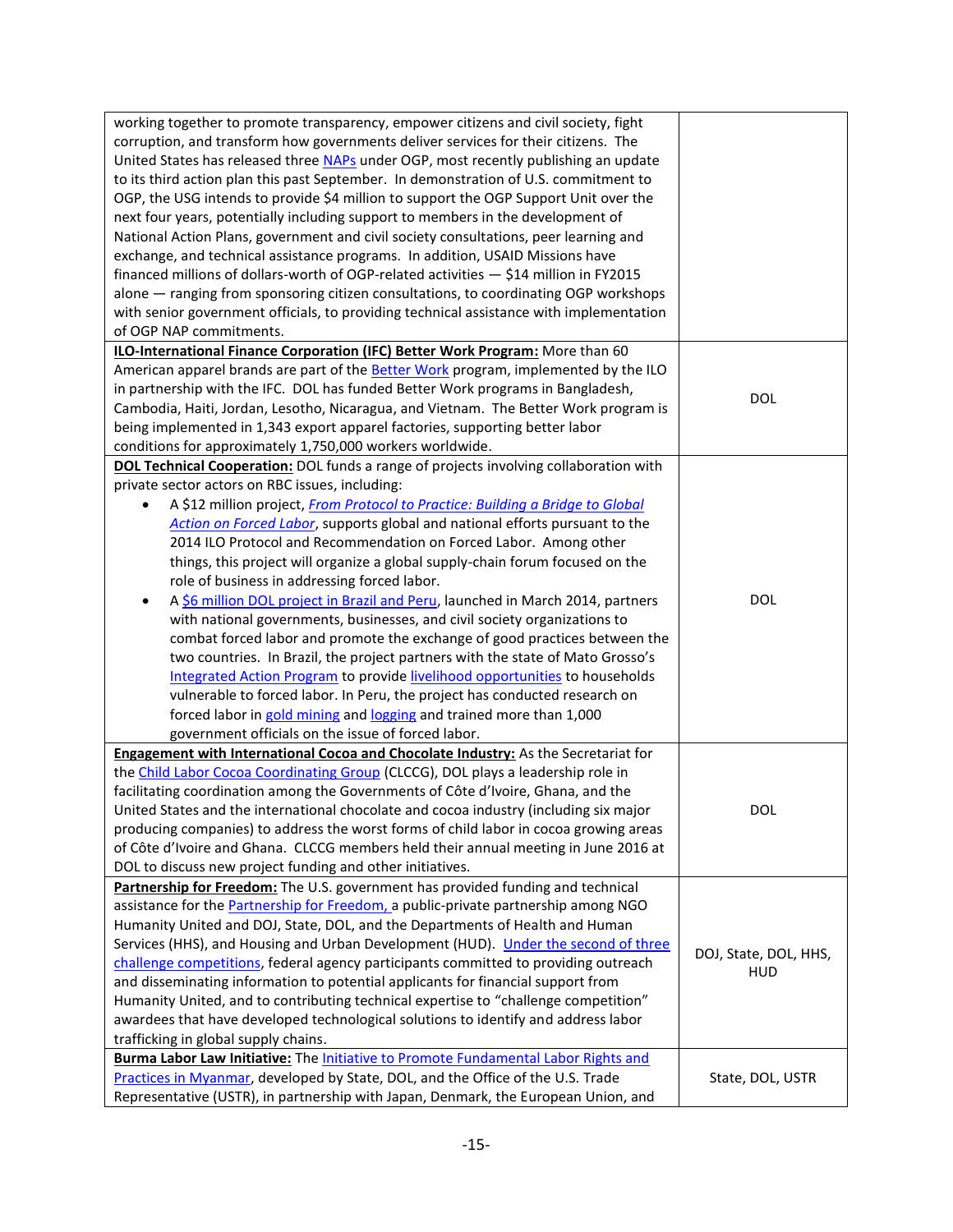| the ILO, was launched in 2014 and aims to help modernize Burma's labor laws in line        |                         |
|--------------------------------------------------------------------------------------------|-------------------------|
| with international labor standards, build government capacity to administer and            |                         |
| enforce labor law, and foster a stronger dialogue among the government, business,          |                         |
| labor, and civil society. The parties met for a two-day stakeholder forum in Yangon in     |                         |
| May 2015 and again in September 2016 to advance both the labor law reform and              |                         |
| stakeholder dialogue elements of the initiative.                                           |                         |
| <b>Sustainable Development Goals: The 2030 Agenda for the Sustainable Development</b>      |                         |
| and its 17 Sustainable Development Goals (SDGs or Global Goals) establish an               |                         |
| ambitious framework to make progress on many of the fundamental social, economic,          |                         |
| and environmental challenges facing the world over the next 15 years. The U.S.             |                         |
| government encourages uptake and implementation of the SDGs and intends to                 |                         |
| facilitate dialogue among key actors to discuss best practices, public-private partnership | State, Treasury, USAID, |
| opportunities, lessons learned, and action necessary to ensure the SDGs' success. As       | DOL                     |
| part of this initiative, DOL has been actively engaged in the ILO-led Alliance 8.7, a      |                         |
| coalition of business and other stakeholders committed to increasing action to achieve     |                         |
| SDG Target 8.7 on the elimination of the worst forms of child labor, forced labor, and     |                         |
| human trafficking.                                                                         |                         |
|                                                                                            |                         |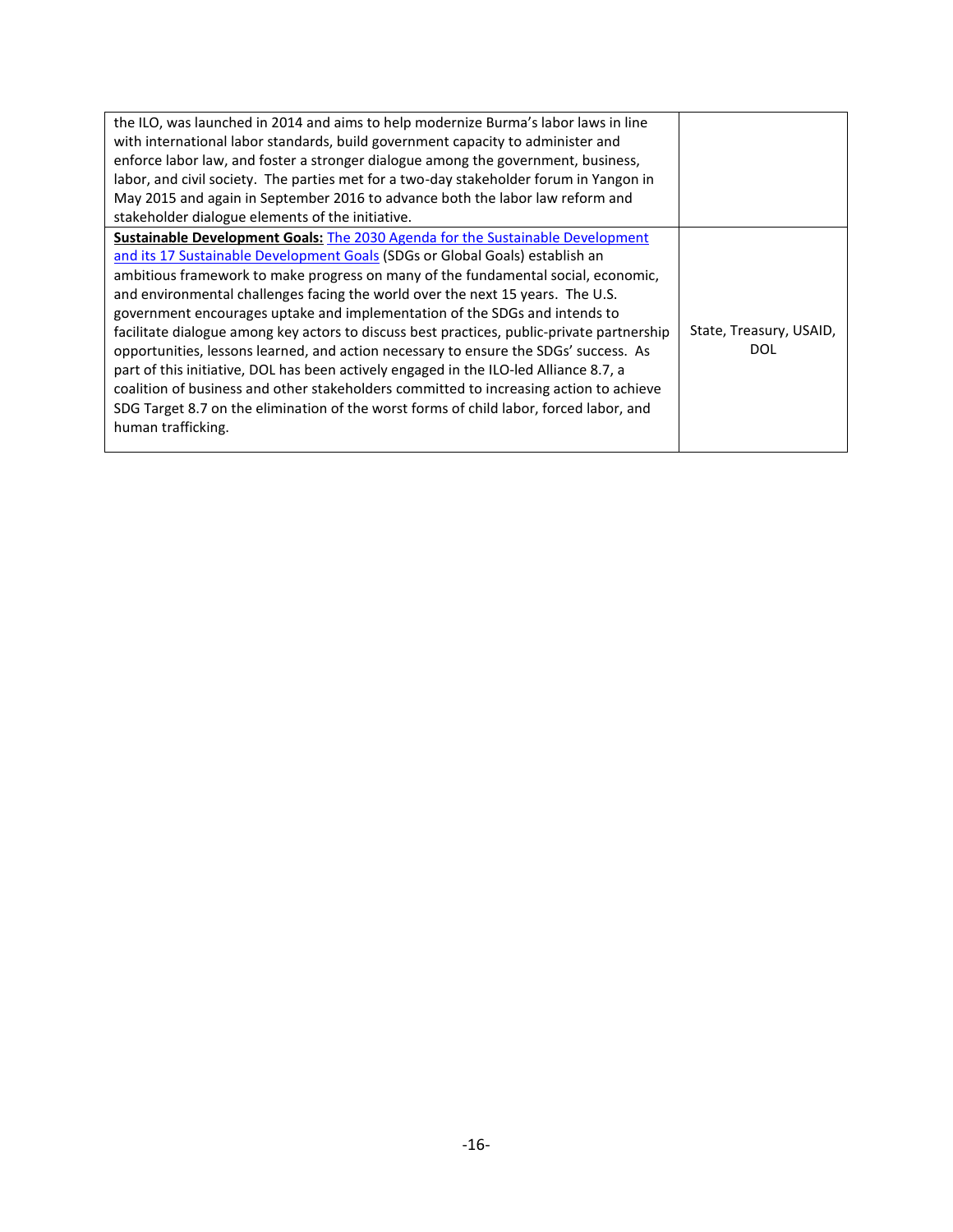## <span id="page-16-0"></span>**FACILITATING RBC BY COMPANIES**

The U.S. government encourages businesses to treat tools like the OECD Guidelines and the UN Guiding Principles as a floor rather than a ceiling for implementing responsible business practices, and to recognize that implementing RBC should be a continuing process. The U.S. government is supportive of company efforts to voluntarily report on human rights impacts, anti-trafficking measures, transparency and anti-corruption efforts, and other related aspects of their global operations, including the opportunities and challenges they face. Given the heightened risk of serious human rights impacts in conflict-affected areas, the U.S. government particularly encourages corporate due diligence and reporting under such circumstances.

The U.S. government generates and vets relevant information that can be used to conduct appropriate due diligence and risk assessment. While the concept of due diligence is increasingly well understood and accepted among businesses, the tools and resources available to effectively conduct detailed and appropriate risk and impact assessments can be sparse, particularly in many of the complex environments where this type of data is most needed.

To help address those gaps, the U.S. government deploys significant resources to produce and disseminate a variety of reports that help describe the state of human rights, labor rights, [commercial,](http://www.export.gov/ccg/) and investment conditions across the world, and produces [international company](http://www.export.gov/salesandmarketing/eg_main_018198.asp)  [profiles](http://www.export.gov/salesandmarketing/eg_main_018198.asp) to provide U.S. companies with information to help them vet potential business partners. In certain instances, the government also funds third-party reports that contain information useful to those seeking to promote and implement RBC. As part of the ongoing effort to facilitate RBC, the U.S. government will continue to enhance these resources, making them increasingly user-friendly and easier to find for the purposes of corporate human rights due diligence and social impact assessment.

| <b>Outcome 3.1: U.S. Government Reports</b>                                                                                                                                                                                                                                                                                                                                                                                                                                                                                                                                                                                 |                                             |
|-----------------------------------------------------------------------------------------------------------------------------------------------------------------------------------------------------------------------------------------------------------------------------------------------------------------------------------------------------------------------------------------------------------------------------------------------------------------------------------------------------------------------------------------------------------------------------------------------------------------------------|---------------------------------------------|
| <b>New Actions</b>                                                                                                                                                                                                                                                                                                                                                                                                                                                                                                                                                                                                          | Implementing<br><b>Department or Agency</b> |
| Country-Level Land Governance Profiles: USAID will develop and/or update 15 public<br>country-level land governance profiles, which explain the land laws, land use patterns,<br>gender concerns, land administration, and land markets within a given country. These<br>profiles are an invaluable introduction for businesses that are looking to make land-<br>based investments in a given country, and are conscientious about investing in an<br>ethical and responsible manner. These profiles are also a critical resource for Embassy<br>staff and others who counsel foreign businesses on potential investments. | <b>USAID</b>                                |
| RBC Online Resource Tool: State will create a repository for U.S. government reports,<br>sorted by country and subject, to make it easy for a business to review all available U.S.<br>government reporting relevant to the operating environment in particular countries.                                                                                                                                                                                                                                                                                                                                                  | State                                       |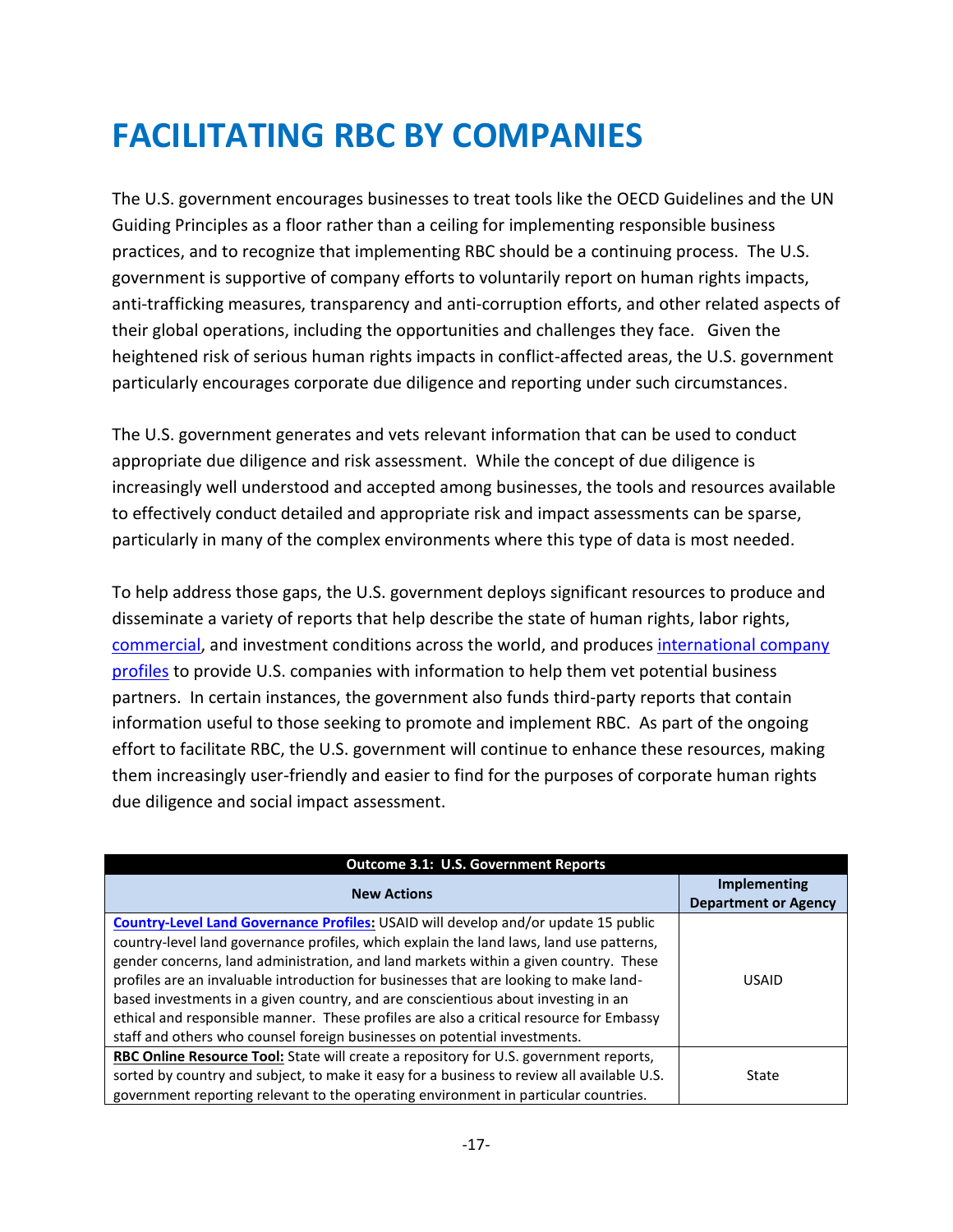| Supporting Voluntary Reporting on RBC: Voluntary reporting on RBC by U.S. companies<br>will help them achieve their RBC goals while promoting RBC more widely and helping to<br>build the U.S. "brand." State and other agencies will welcome and recognize new<br>methods of reporting in support of RBC and create an online resource to that end.                                                                                                                                                                                                                                                                                                                                                                                                                                                                                                                                                                                        | State                                              |  |
|---------------------------------------------------------------------------------------------------------------------------------------------------------------------------------------------------------------------------------------------------------------------------------------------------------------------------------------------------------------------------------------------------------------------------------------------------------------------------------------------------------------------------------------------------------------------------------------------------------------------------------------------------------------------------------------------------------------------------------------------------------------------------------------------------------------------------------------------------------------------------------------------------------------------------------------------|----------------------------------------------------|--|
| <b>Ongoing Commitments and Initiatives</b>                                                                                                                                                                                                                                                                                                                                                                                                                                                                                                                                                                                                                                                                                                                                                                                                                                                                                                  | <b>Implementing</b><br><b>Department or Agency</b> |  |
| <b>DOL Child Labor and Forced Labor Reports:</b> DOL publishes and updates three reports<br>on international child labor and forced labor (the Findings on the Worst Forms of Child<br>Labor, the List of Goods Produced by Child Labor or Forced Labor, and the List of<br>Products Produced by Forced or Indentured Child Labor) that serve as valuable resources<br>for government action, civil society advocacy, and private sector due diligence on these<br>issues. Since 2015, DOL releases these three reports through a new mobile application,<br>Sweat & Toil: Child Labor, Forced Labor, and Human Trafficking Around the World,<br>which streamlines this wealth of information and makes it available on mobile devices.<br>DOL regularly engages with companies and industry groups on how they can use these<br>tools to strengthen their social compliance programs.                                                      | <b>DOL</b>                                         |  |
| Human Rights Reports: State will continue to publish its annual Human Rights Reports,<br>which cover internationally recognized individual, civil, political, and worker rights, as<br>set forth in the Universal Declaration of Human Rights and international agreements.                                                                                                                                                                                                                                                                                                                                                                                                                                                                                                                                                                                                                                                                 | State                                              |  |
| Trafficking in Persons (TIP) Report: State will continue to use the TIP Report to engage<br>foreign governments in dialogues to combat trafficking, advance anti-trafficking<br>reforms, and to target resources on prevention, protection, and prosecution programs.                                                                                                                                                                                                                                                                                                                                                                                                                                                                                                                                                                                                                                                                       | State                                              |  |
| <b>Reducing Child Labor and Forced Labor: A Toolkit for Responsible Businesses:</b> This DOL<br>online resource, launched in December 2012, will continue to provide step-by-step<br>guidance to businesses that seek to develop and improve social compliance systems to<br>address child labor and forced labor in supply chains. The Toolkit is available to the<br>public in English, Spanish, French, and Portuguese and will be regularly updated based<br>on feedback from users.                                                                                                                                                                                                                                                                                                                                                                                                                                                    | <b>DOL</b>                                         |  |
| <b>Investment Climate Statements:</b> State has and will continue to increase the focus on<br>RBC in its annual country reports on investment climates. These reports, which have<br>long covered all aspects of global investment climates, now include descriptions of<br>labor rights and corporate responsibility practices.                                                                                                                                                                                                                                                                                                                                                                                                                                                                                                                                                                                                            | State                                              |  |
| <b>Country Commercial Guides:</b> Commerce will continue to include an anti-corruption<br>section in U.S. and Foreign Commercial Service Country Commercial Guides.                                                                                                                                                                                                                                                                                                                                                                                                                                                                                                                                                                                                                                                                                                                                                                         | Commerce                                           |  |
| Anti-Corruption Publications: U.S. government agencies will continue to provide<br>information to companies through a number of U.S. and international publications<br>designed to assist firms in complying with anti-corruption laws, including The FCPA<br><b>Resource Guide.</b>                                                                                                                                                                                                                                                                                                                                                                                                                                                                                                                                                                                                                                                        | State, DOJ, SEC,<br>Commerce                       |  |
| Responsible Investment in Burma: In 2012, the U.S. government issued the Reporting<br>Requirements for Responsible Investment in Burma, which required U.S. persons<br>undertaking new investment in Burma to report on certain policies related to<br>responsible and transparent business practices. On October 7, 2016, the President<br>signed Executive Order 13742, which terminated the sanctions program with regard to<br>Burma and made compliance with the reporting requirements voluntary. State will<br>continue to host the voluntary reports on the <b>Doing Business in Burma</b> website and use<br>the information collected as a basis for informed consultations with U.S. businesses to<br>encourage and assist them to develop responsible business practices in Burma. State is<br>also working closely with the Government of Burma as it develops and implements<br>standards for responsible business practices. | State, Treasury                                    |  |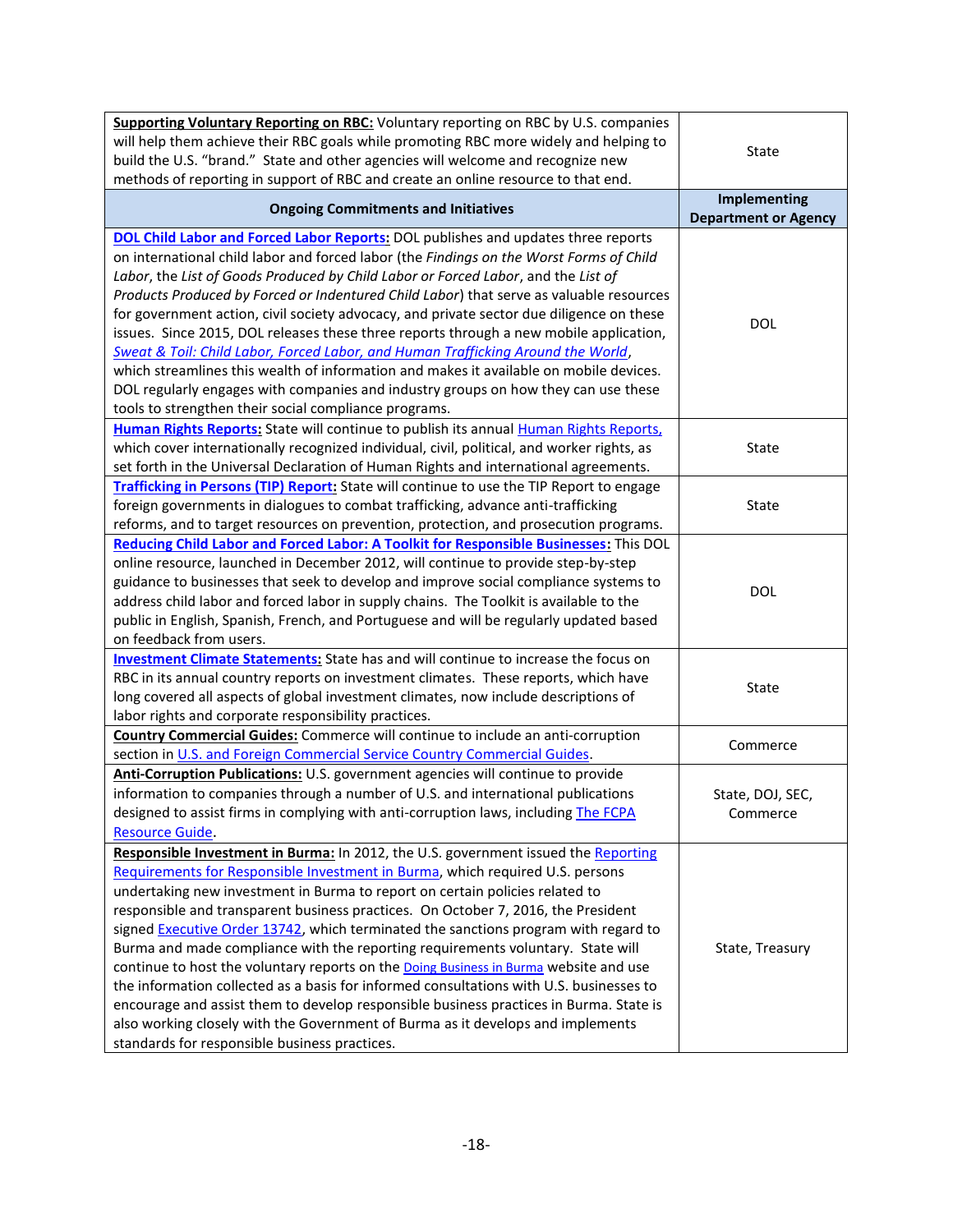| Outcome 3.2: Build U.S. Government Officials' Capacity to Support RBC                                                                                                                                                                                                                                                                                                                                                                                                                                                                                                                                                                                                                                                                                                                                               |                                                    |
|---------------------------------------------------------------------------------------------------------------------------------------------------------------------------------------------------------------------------------------------------------------------------------------------------------------------------------------------------------------------------------------------------------------------------------------------------------------------------------------------------------------------------------------------------------------------------------------------------------------------------------------------------------------------------------------------------------------------------------------------------------------------------------------------------------------------|----------------------------------------------------|
| <b>New Actions</b>                                                                                                                                                                                                                                                                                                                                                                                                                                                                                                                                                                                                                                                                                                                                                                                                  | <b>Implementing</b><br><b>Department or Agency</b> |
| RBC Training for U.S. Embassies: State will establish a plan in 2017 to further integrate<br>instruction on RBC into relevant training for diplomats and other U.S. government<br>employees stationed overseas. Training will initially focus on ensuring that officers<br>dealing with economic and labor issues have a background in RBC. Content will be<br>adapted for use in USAID and other agency training courses. Some training on specific<br>aspects of RBC is already standard for U.S. diplomats and other government employees.<br>U.S. embassies are already engaged in promoting and recognizing RBC via their<br>participation in the Secretary of State's Award for Corporate Excellence (ACE) process.<br>They are also tasked with referring companies and others to the USNCP, as appropriate. | State                                              |
| <b>Ongoing Commitments and Initiatives</b>                                                                                                                                                                                                                                                                                                                                                                                                                                                                                                                                                                                                                                                                                                                                                                          | <b>Implementing</b><br><b>Department or Agency</b> |
| FCPA Training: State and Commerce will continue to provide FCPA and related anti-<br>corruption training to Commerce's U.S. and Foreign Commercial Service officers and<br>State Foreign Service officers so that they may raise awareness about corruption and<br>compliance programs and assist U.S. companies as appropriate when confronted with<br>corruption overseas.                                                                                                                                                                                                                                                                                                                                                                                                                                        | State, Commerce, DOJ,<br><b>SEC</b>                |
| Labor Attaché Program: In 2014, DOL established a new program through which staff<br>members from its Bureau of International Labor Affairs are stationed in U.S. embassies<br>overseas for a period of two to three years. DOL has placed attachés in Bangladesh,<br>Colombia, and Vietnam to date. Acting as part of the U.S. Embassy team, these<br>attachés play a leading role in engaging with various stakeholders, analyzing relevant<br>legal and policy developments, articulating U.S. government interests and objectives,<br>and working to promote awareness of international labor standards and best practices.                                                                                                                                                                                     | <b>DOL</b>                                         |
| <b>USAID New Training Module on Supply Chains and Trafficking: USAID routinely offers</b><br>training to all USAID staff on Counter-Trafficking in Persons (CTIP). In 2016, a new<br>module was developed and incorporated into the CTIP training, and replicated in USAID<br>training for economic growth officers on effective approaches to counter labor<br>trafficking and other labor abuse in specific sectors and supply chains.                                                                                                                                                                                                                                                                                                                                                                            | <b>USAID</b>                                       |

| <b>Outcome 3.3: Capacity Building and Technical Support to Promote Enabling Environments</b>  |                             |
|-----------------------------------------------------------------------------------------------|-----------------------------|
| <b>New Actions</b>                                                                            | Implementing                |
|                                                                                               | <b>Department or Agency</b> |
| Responsible Land-Based Investment: USAID will support responsible land-based                  |                             |
| investment by helping the private sector pilot the <b>Analytical Framework for Land-Based</b> |                             |
| Investments in African Agriculture, which are internationally accepted guidance that          |                             |
| helps companies mitigate land tenure risks and make their investments more inclusive,         |                             |
| responsible, and sustainable. This commitment will provide limited financial assistance,      | <b>USAID</b>                |
| as well as technical assistance, to help first mover companies implement the guidance         |                             |
| and make their investments more responsible and inclusive of local communities,               |                             |
| including indigenous peoples. USAID will coordinate closely with other G-7                    |                             |
| governments and the New Alliance for Food Security and Nutrition.                             |                             |
| Support for Reducing Land Conflict in West Africa: State is supporting a program to           |                             |
| reduce land conflict in Sierra Leone, Liberia, and Guinea by strengthening the capacity       |                             |
| of civil society organizations to work on land rights and tenure issues as they relate to     |                             |
| the UN Guiding Principles on Business and Human Rights. This program complements              | <b>State</b>                |
| USAID's existing investments in Côte d'Ivoire to support responsible business practices       |                             |
| in the process of diamond sourcing, support country compliance with the Kimberley             |                             |
| Process Certification Scheme, and stem the flow of conflict diamonds, while improving         |                             |
| community land rights.                                                                        |                             |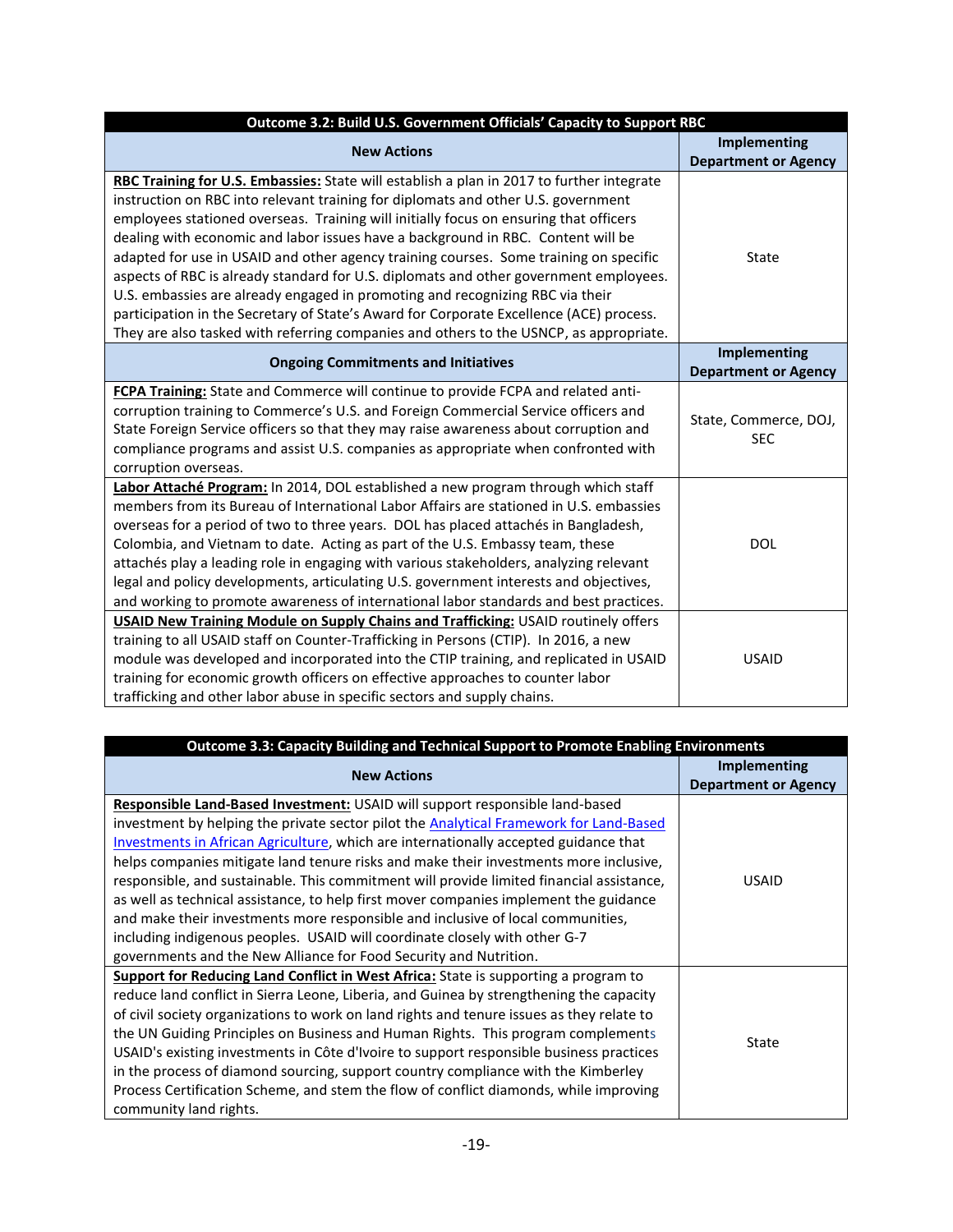| Stakeholder Engagement in Extractive Industries in East Africa: State is funding a<br>program to promote RBC in East Africa. The goal of the program is to strengthen civil<br>society's capacity to meaningfully participate in business and human rights initiatives in<br>East Africa and to reduce conflict for communities in the operations of extractive<br>companies.                                                                                                                                                                                                                                                                                                                                                                                                                                                                                                                                                                                                                                                                                                                                                                                                                                                                                                                                                                                                                                                        | <b>State</b>                                       |
|--------------------------------------------------------------------------------------------------------------------------------------------------------------------------------------------------------------------------------------------------------------------------------------------------------------------------------------------------------------------------------------------------------------------------------------------------------------------------------------------------------------------------------------------------------------------------------------------------------------------------------------------------------------------------------------------------------------------------------------------------------------------------------------------------------------------------------------------------------------------------------------------------------------------------------------------------------------------------------------------------------------------------------------------------------------------------------------------------------------------------------------------------------------------------------------------------------------------------------------------------------------------------------------------------------------------------------------------------------------------------------------------------------------------------------------|----------------------------------------------------|
| <b>Ongoing Commitments and Initiatives</b>                                                                                                                                                                                                                                                                                                                                                                                                                                                                                                                                                                                                                                                                                                                                                                                                                                                                                                                                                                                                                                                                                                                                                                                                                                                                                                                                                                                           | <b>Implementing</b><br><b>Department or Agency</b> |
| Raising TIP Awareness in the Agricultural Sector: The Department of Agriculture<br>(USDA) will continue to work with DHS's Blue Campaign to develop food and<br>agriculture-focused materials to raise awareness of human trafficking with industry<br>partners and will engage with HHS to increase awareness of trafficking in USDA<br>StrikeForce states across the country that may be particularly susceptible to trafficking<br>due to extreme poverty. The StrikeForce teams collaborate with more than 500<br>community partners across 20 states to address rural poverty.                                                                                                                                                                                                                                                                                                                                                                                                                                                                                                                                                                                                                                                                                                                                                                                                                                                  | USDA, DHS                                          |
| <b>Engagement with Companies on Anti-Corruption Issues: DOJ, SEC, Commerce, State</b><br>and other U.S. government agencies conduct outreach to the business community and<br>will continue to coordinate with the private sector on anti-corruption issues. To this<br>end, DOJ will continue to provide businesses, through its FCPA opinion release<br>procedures, the opportunity to seek an opinion as to whether certain prospective, non-<br>hypothetical conduct conforms with DOJ's enforcement policy. Commerce and State,<br>including through Foreign Commercial Service officers and State Foreign Service<br>officers, will continue to raise awareness about corruption and the importance of<br>effective compliance programs, and assist U.S. companies as appropriate when<br>confronted with corruption overseas. High-level Commerce officials also meet with<br>business leaders around the world and advocate with government officials on rule of<br>law and anti-corruption issues, and the Commercial Law Development Program (CLDP)<br>meets regularly with U.S. businesses to better understand their concerns about, and<br>provide programming in priority countries on, the legal and regulatory reforms needed<br>to reduce corruption and level the playing field in developing countries for U.S.<br>companies.                                                                                     | DOJ, SEC, State,<br>Commerce                       |
| Dodd-Frank Section 1502: Section 1502 of the Dodd-Frank Wall Street Reform and<br>Consumer Protection Act (Dodd-Frank) supports regional and international efforts to<br>break the link between conflict and natural resources and prevent armed groups or<br>abusive state forces in the African Great Lakes region from benefiting from the sale of<br>certain natural resources that are sourced from the Democratic Republic of the Congo<br>(DRC) or an adjoining country. Section 1502 requires certain companies to submit<br>annually a description of the measures taken to exercise due diligence on the source<br>and chain of custody of the four "conflict minerals." Commerce will continue to work<br>with the U.S. Geological Survey to issue annually a list of conflict mineral processing<br>facilities to assist in this reporting and will develop recommendations on ways to<br>improve accuracy and establish standards of best practices. State will continue to<br>provide guidance to help companies ensure that their products and their suppliers'<br>products do not directly or indirectly finance armed conflict or result in labor or human<br>rights violations. Through the Public-Private Alliance for Responsible Minerals Trade,<br>State and USAID work in partnership with U.S. companies and civil society to support<br>conflict-free sourcing from the DRC and African Great Lakes region. | State, USAID, SEC,<br>Commerce, USGS               |
| Eliminating Child and Forced Labor in Agricultural Supply Chains: In 2011, USDA, DOL,<br>and State released the Guidelines for Eliminating Child and Forced Labor in Agricultural<br>Supply Chains, developed as part of a multi-stakeholder process that included high-level<br>officials of these agencies, representatives of business, civil society, and academics. The<br>Guidelines' specific elements should be integrated into any agricultural company<br>program to reduce child or forced labor, and include adhering to ILO standards on child                                                                                                                                                                                                                                                                                                                                                                                                                                                                                                                                                                                                                                                                                                                                                                                                                                                                          | USDA, DOL, State                                   |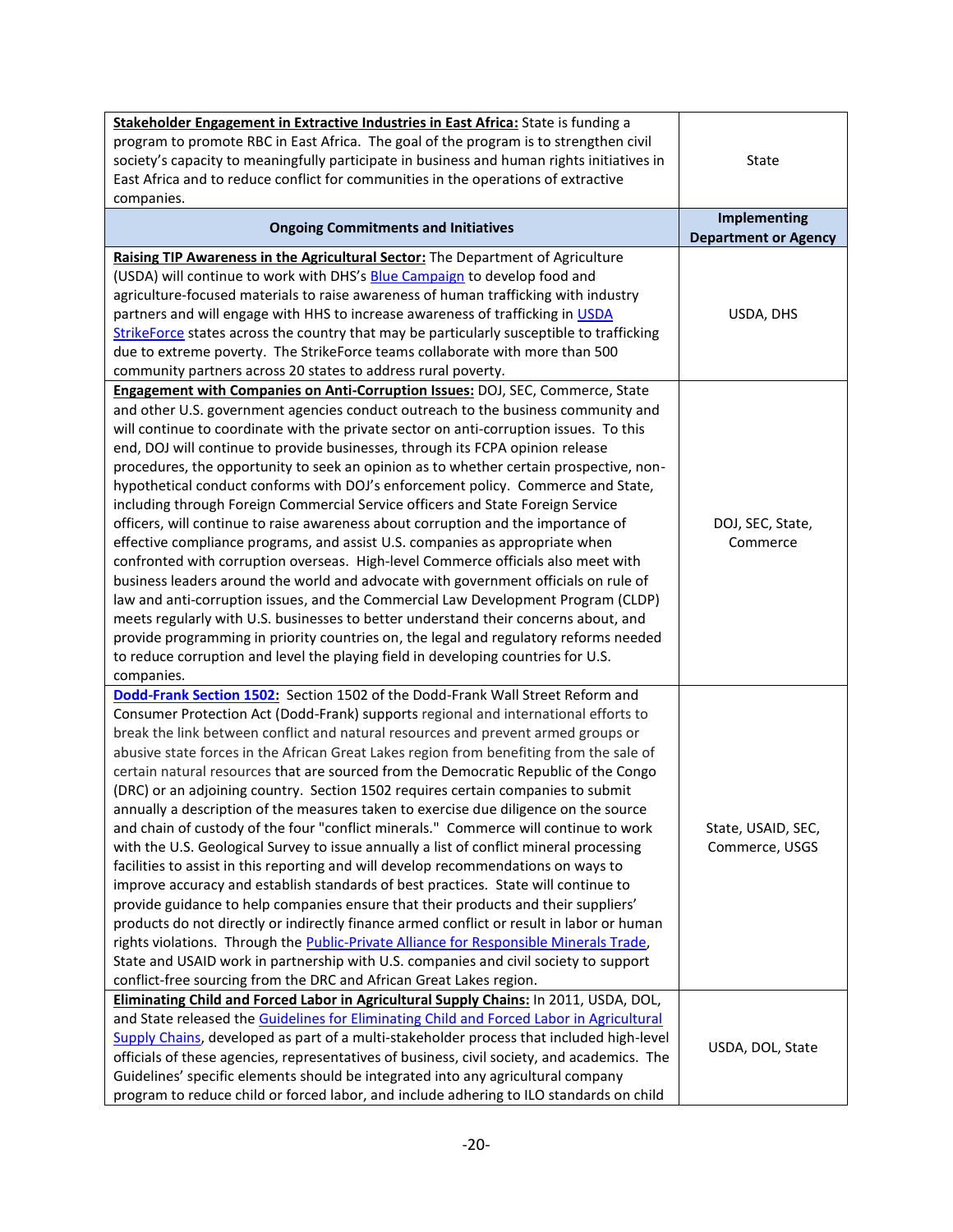| labor and forced labor; mapping supply chains and conducting risk assessments;                                                                                                          |                         |
|-----------------------------------------------------------------------------------------------------------------------------------------------------------------------------------------|-------------------------|
| providing communication and monitoring mechanisms; and developing plans and                                                                                                             |                         |
| programs for remediating violations. DOL is now funding a four-year pilot project in                                                                                                    |                         |
| Turkey to test implementation of the above Guidelines by a leading company.                                                                                                             |                         |
| <b>Massive Open Online Course (MOOC) on Land Tenure and Property Rights: USAID</b>                                                                                                      |                         |
| successfully developed and led a MOOC on Land Tenure and Property Rights in 2015.                                                                                                       |                         |
| The university-level course was free and open to the public. Almost 2,000 participants                                                                                                  |                         |
| from more than 60 countries participated in the 14-week course, which features                                                                                                          |                         |
| lectures and case studies from a wide variety of experts in the field. A second Land                                                                                                    | <b>USAID</b>            |
| Tenure and Property Rights MOOC will launch in 2017 with expanded lessons on                                                                                                            |                         |
| responsible land tenure activities within USAID's program cycle, utilizing geospatial                                                                                                   |                         |
| analytics and data for evidence-based programming, and the importance of                                                                                                                |                         |
| understanding and supporting customary tenure in development programming.                                                                                                               |                         |
| <b>International Law Enforcement Academy (ILEA) Program:</b> Department of State's                                                                                                      |                         |
| Bureau of International Narcotics and Law Enforcement Affairs (INL) operates five ILEAs                                                                                                 |                         |
| around the world. ILEA facilities are in Botswana, El Salvador, Hungary, Thailand, and                                                                                                  |                         |
| Roswell, NM. ILEA also operates an affiliated Regional Training Center in Ghana. State                                                                                                  |                         |
| coordinates the input of 16 U.S. federal law enforcement agencies and selects state and                                                                                                 |                         |
| local partners to develop and deliver training to officers from 85 countries around the                                                                                                 |                         |
| world. Courses cover a variety of topics including trafficking in persons, wildlife                                                                                                     | State                   |
| trafficking, counter-narcotics investigations, financial crimes, and money laundering;                                                                                                  |                         |
| ILEAs also offer a six-week course on Law Enforcement and Leadership Development.                                                                                                       |                         |
| The program builds criminal justice sector capacity in partner countries, develops                                                                                                      |                         |
| operational relationships within key regions, and forges key relationships with the U.S.                                                                                                |                         |
| law enforcement community. Approximately 140 courses are offered through the ILEA                                                                                                       |                         |
| program each year, reaching nearly 4,500 officers.                                                                                                                                      |                         |
| Financial Action Task Force (FATF): The United States is a founding member of the                                                                                                       |                         |
| FATF and will continue to be actively involved in advancing the FATF's global efforts in                                                                                                |                         |
| combating money laundering, terrorist financing, and other illicit financing threats that                                                                                               | Treasury                |
| pose a risk to the integrity of the international financial system. The United States                                                                                                   |                         |
| recently underwent a Mutual Evaluation Review to assess levels of implementation of                                                                                                     |                         |
| the FATF Recommendations.                                                                                                                                                               |                         |
| <b>Combating Illegal Logging and Wildlife Trafficking:</b> Through its Environment and                                                                                                  |                         |
| Natural Resources Division, DOJ partners with the Department of the Interior's U.S. Fish                                                                                                |                         |
| and Wildlife Service and USDA's Forest Service with the support of State and USAID to                                                                                                   |                         |
| provide capacity-building training for investigators, prosecutors, and judges in other                                                                                                  |                         |
| countries to prosecute illegal logging and wildlife trafficking cases. DOJ will continue to                                                                                             | DOJ, DOI, USAID, State, |
| work to build the capacity of enforcement officials in other countries so they are better                                                                                               | <b>DHS</b>              |
| able to address these crimes in the countries of origin. In 2016, DOJ provided training                                                                                                 |                         |
| to six southern African and five west African countries on wildlife trafficking, and in                                                                                                 |                         |
| Colombia, Peru, and Cameroon (for four Congo Basin countries) on illegal logging. DHS<br>will continue to investigate illegal logging and wildlife trafficking cases and work closely   |                         |
| with DOJ to prosecute violators.                                                                                                                                                        |                         |
| <b>Combating Cultural Property Looting and Smuggling: Through its Criminal Division and</b>                                                                                             |                         |
| the Environment and Natural Resources Division, DOJ partners with State, Treasury,                                                                                                      |                         |
| Federal Bureau of Investigation (FBI), DHS, and others to coordinate and share                                                                                                          |                         |
|                                                                                                                                                                                         |                         |
|                                                                                                                                                                                         |                         |
| information as a part of the Cultural Property Task Force and also works with foreign                                                                                                   | DOJ, Treasury, FBI, DHS |
| law enforcement partners to investigate and prosecute individuals involved in the illegal<br>looting, sale, and smuggling of cultural property (including international antiquities and |                         |
| U.S. Native American artifacts). DOJ will continue to participate in the Cultural Property                                                                                              |                         |
| Task Force and coordinate with international law enforcement partners to investigate                                                                                                    |                         |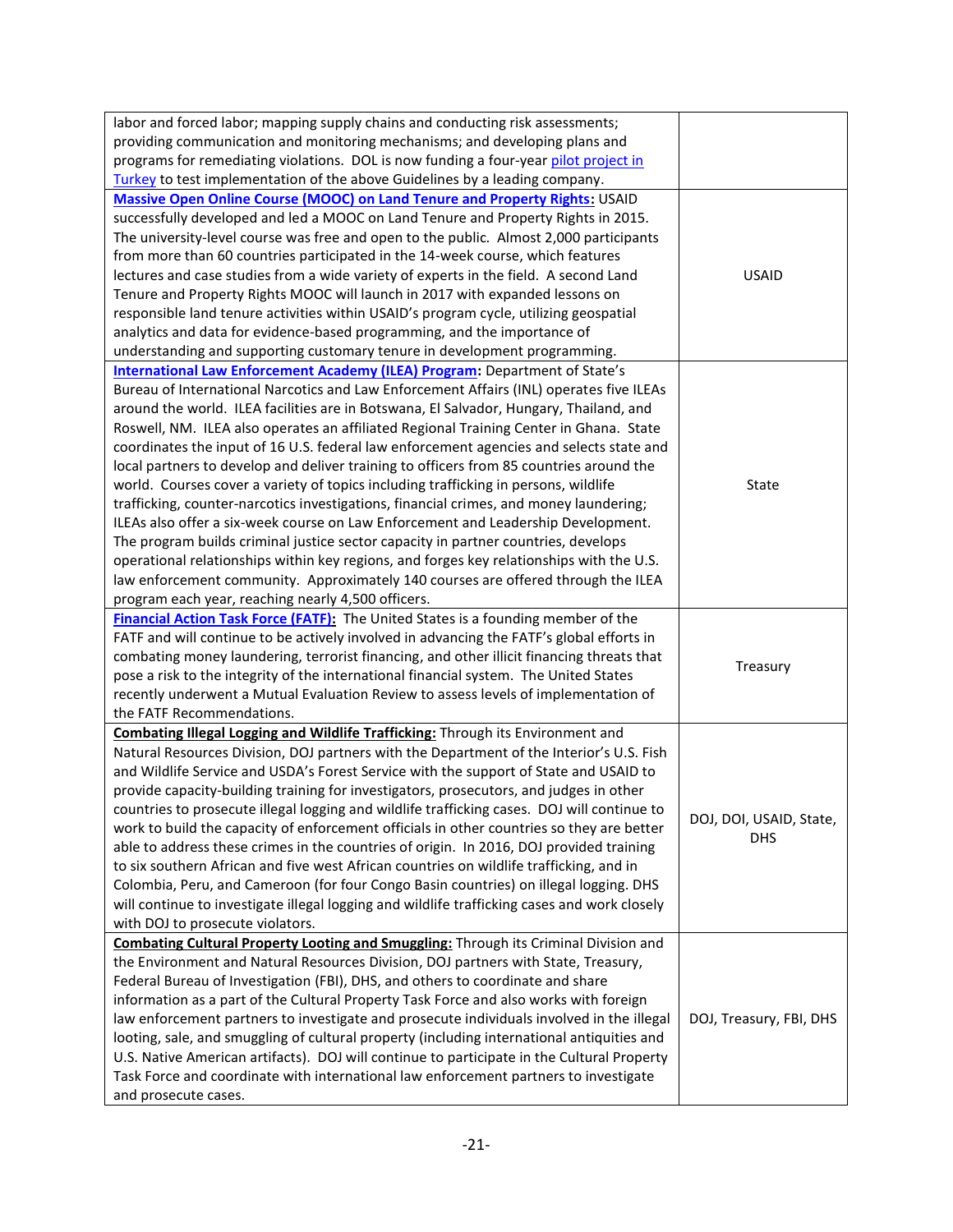## <span id="page-21-0"></span>**RECOGNIZING POSITIVE PERFORMANCE**

U.S. companies make tremendous contributions to societies around the world by generating economic growth, creating jobs, spurring innovation, and providing solutions to pressing challenges such as access to clean energy, healthcare, and technology. As the U.S. government seeks to promote RBC tools and best practices, it is important to recognize and highlight when companies achieve high standards and put these tools into action, with meaningful results for workers, communities, and the company itself. U.S. government agencies recognize specific companies that maintain high standards or have positive development impacts. Rewarding activities helps affirm and draw attention to the significant efforts of deserving companies, and serves to reinforce how the U.S. government and U.S. firms work together to leverage comparative advantages to accomplish shared objectives, whether it be in environmental sustainability, labor rights and human rights, or anti-corruption measures.

| <b>Outcome 4.1: Recognize RBC Best Practices</b>                                                                                                                                                                                                                                                                                                                                                                                                                                                                                                                                                                                                                                                                                                                                                                                                                                                                                                                             |                                                    |  |
|------------------------------------------------------------------------------------------------------------------------------------------------------------------------------------------------------------------------------------------------------------------------------------------------------------------------------------------------------------------------------------------------------------------------------------------------------------------------------------------------------------------------------------------------------------------------------------------------------------------------------------------------------------------------------------------------------------------------------------------------------------------------------------------------------------------------------------------------------------------------------------------------------------------------------------------------------------------------------|----------------------------------------------------|--|
| <b>New Actions</b>                                                                                                                                                                                                                                                                                                                                                                                                                                                                                                                                                                                                                                                                                                                                                                                                                                                                                                                                                           | <b>Implementing</b><br><b>Department or Agency</b> |  |
| Promoting Human Rights in the ICT Sector: The impact and importance of business<br>conduct in the ICT sector has grown as social, commercial, educational, and recreational<br>interactions increasingly take place online. State, working with other agencies and<br>stakeholders, will develop a regular mechanism to identify, document, and publicize<br>lessons learned and best practices related to corporate actions that promote and<br>protect human rights online. State will also foster continued engagement among<br>relevant stakeholders to support ongoing dialogue and collaboration on respecting<br>human rights within the ICT sector.                                                                                                                                                                                                                                                                                                                  | State                                              |  |
| Modernize the Secretary of State's Award for Corporate Excellence (ACE): For 17 years<br>the ACE has recognized the best of U.S. business conduct abroad. Until recently, the<br>ACE focused principally on corporate philanthropy rather than a company's efforts to<br>ensure that its core business is conducted responsibly. In 2015, the ACE was given out<br>in distinct categories for the first time, designed to align with RBC international best<br>practices. Partly as a result of these updates, the ACE ceremony received<br>unprecedented global participation, with a 470 percent increase in Twitter activity,<br>articles in Voice of America and the Huffington Post, and a 100 percent increase in<br>ceremony viewership online. For 2016, the ACE will continue its focus on highlighting<br>RBC best practices, and will be awarded for transparent operations, inclusive hiring,<br>sustainable oceans management, and small or medium enterprises. | State                                              |  |
| <b>Ongoing Commitments and Initiatives</b>                                                                                                                                                                                                                                                                                                                                                                                                                                                                                                                                                                                                                                                                                                                                                                                                                                                                                                                                   | <b>Implementing</b><br><b>Department or Agency</b> |  |
| DOL Igbal Masih Award for the Elimination of Child Labor: The Igbal Masih Award is a<br>non-monetary award presented annually by the U.S. Secretary of Labor to recognize the<br>exceptional efforts made by an individual, company, organization, or national<br>government to reduce the worst forms of child labor internationally.  DOL will continue<br>to consider outstanding private sector efforts for this award.                                                                                                                                                                                                                                                                                                                                                                                                                                                                                                                                                  | <b>DOL</b>                                         |  |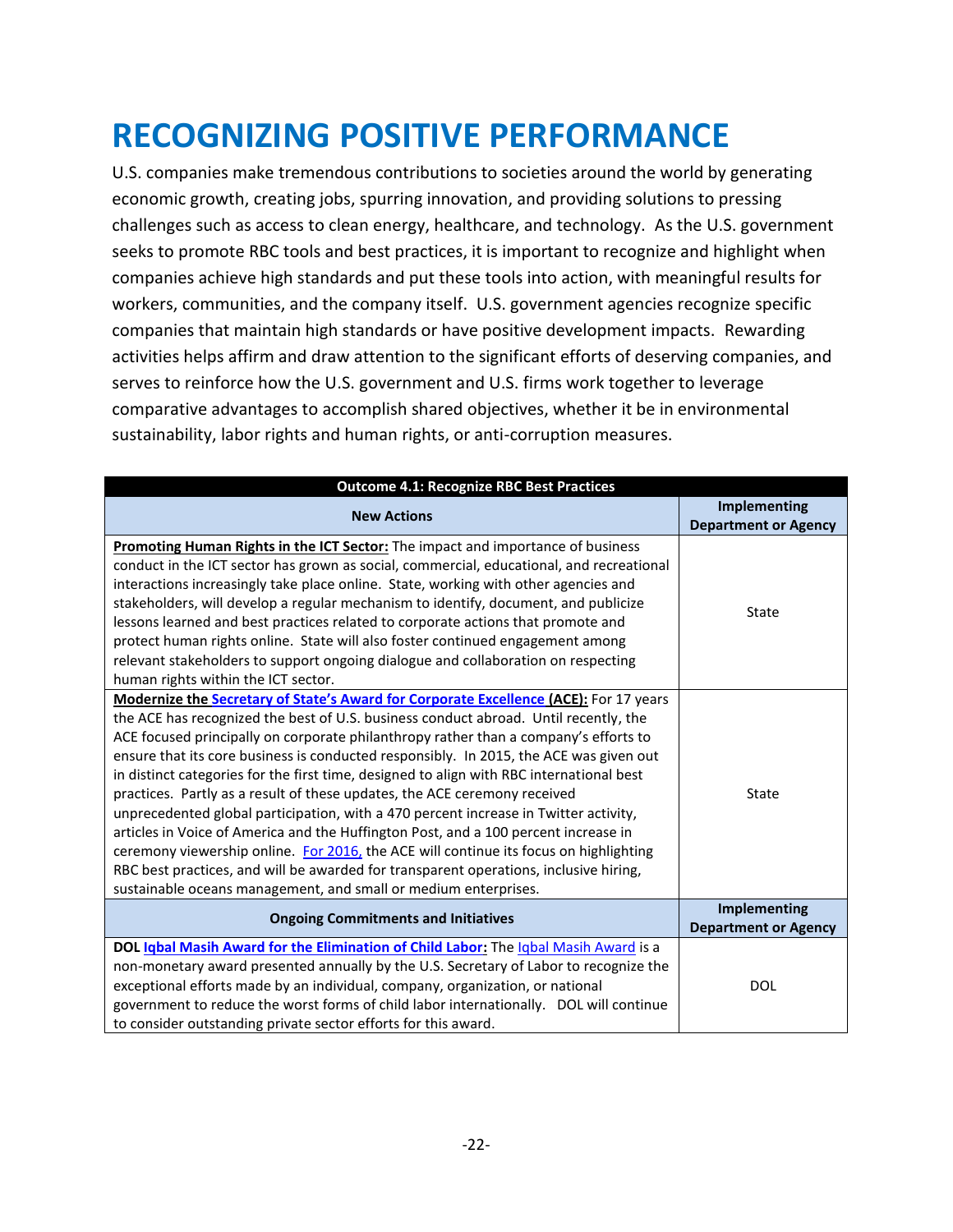## <span id="page-22-0"></span>**PROVIDING ACCESS TO REMEDY**

As set out in the UN Guiding Principles, countries are responsible for taking appropriate steps to establish means by which those allegedly affected by human rights abuses may seek effective remedies.<sup>4</sup> However, not all countries have such mechanisms in place. As to remedies in the United States, the U.S. government will continue to help provide access to a grievance mechanism and the potential for remedy through its active USNCP for the OECD's Specific [Instance process](http://www.state.gov/e/eb/oecd/usncp/specificinstance/) and through the World Bank's [Stolen Asset Recovery Initiative.](http://star.worldbank.org/star/) The U.S. government will also seek to strengthen judicial systems in other countries through its foreign assistance programs; to build consensus internationally for strong remedy mechanisms through its participation in the UN, OECD, ILO, and other multinational organizations and fora; and to advance its agenda on remedy through consultations at home with relevant stakeholders.

| <b>Outcome 5.1: Exploring and Enhancing Platforms for Remedy</b>                                                                                                                                                                                                                                                                                                                                                                                                                                                                                                                                                                                                                                                                                                                                            |                                                    |
|-------------------------------------------------------------------------------------------------------------------------------------------------------------------------------------------------------------------------------------------------------------------------------------------------------------------------------------------------------------------------------------------------------------------------------------------------------------------------------------------------------------------------------------------------------------------------------------------------------------------------------------------------------------------------------------------------------------------------------------------------------------------------------------------------------------|----------------------------------------------------|
| <b>New Actions</b>                                                                                                                                                                                                                                                                                                                                                                                                                                                                                                                                                                                                                                                                                                                                                                                          | <b>Implementing</b><br><b>Department or Agency</b> |
| <b>Improving the Performance of the USNCP for the OECD Guidelines:</b> Delivering on the<br>June 2015 G-7 Leaders' Summit Declaration, the USNCP commits to undergo a peer<br>review in the fall of 2017 contingent on OECD Secretariat availability. The USNCP will<br>publish a 2017 outreach plan in early 2017, which will include outreach to stakeholders<br>outside of the United States. By 2017, the USNCP will implement procedures to reduce<br>barriers for stakeholders who would like to engage in the USNCP process but do not<br>speak and/or read English. The USNCP facilitated its first-ever successful mediation in<br>2015 and two successful mediations as of June 2016. By 2016 the USNCP also<br>implemented 97 percent of the recommendations of its Stakeholder Advisory Board's | State                                              |
| 2014 report. The mandate of the <b>Stakeholder Advisory Board to the USNCP</b> will be<br>updated to further address priorities espoused in this NAP.                                                                                                                                                                                                                                                                                                                                                                                                                                                                                                                                                                                                                                                       |                                                    |
| <b>Consulting with Stakeholders on Remedy:</b> The United States will host stakeholder<br>outreach and explore with one or more U.S. advisory committee(s) as to how the U.S.<br>government can work with U.S. companies to help address concerns about the<br>perceived lack of accessible and effective remedy available to those who feel they have<br>been negatively impacted by U.S. business conduct abroad. As part of this consultation,<br>the United States will solicit advice on how best it could support access to remedy,<br>including the potential development of tools or guidance related to non-government-<br>based mechanisms that would assist U.S. businesses that wish to improve their own<br>individual and collaborative efforts to address this challenge.                    | State                                              |

 $\overline{\phantom{a}}$ <sup>4</sup> Access to remedy encompasses judicial, administrative, legislative, and many other appropriate means of redress. As such, the United States notes that not all harms are necessarily redressable via individually enforceable judicial remedies in its domestic courts.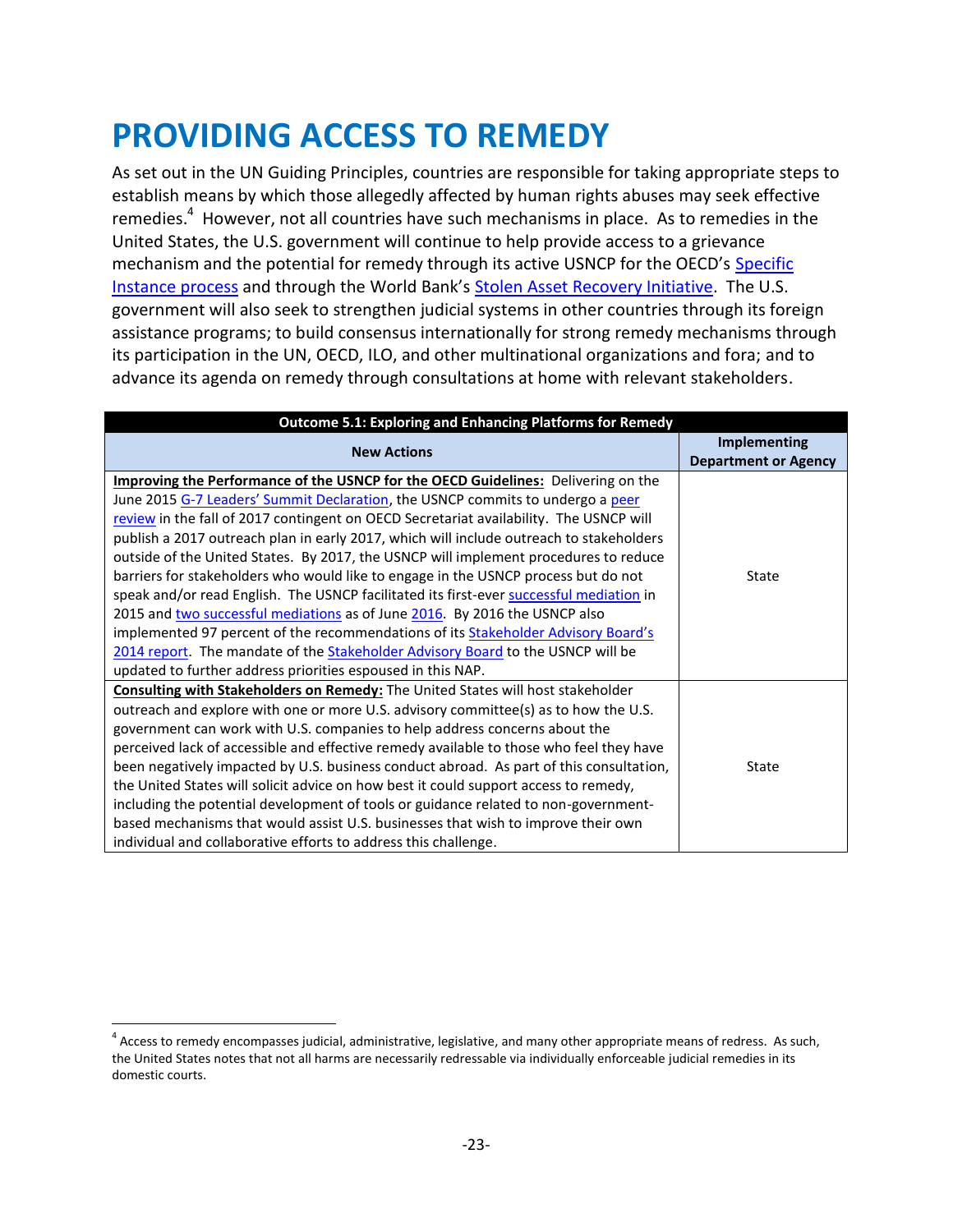### **Annex I: The NAP Process**

<span id="page-23-0"></span>Following the President's announcement of the U.S. National Action Plan on Responsible Business Conduct, the White House National Security Council (NSC) was designated to lead and coordinate the U.S. government's efforts to develop the NAP. The NSC first convened the U.S. government interagency in fall 2014 in order to map out the development of the NAP, including U.S. interagency collaboration and stakeholder outreach.

From the beginning, the NSC-led NAP process included a wide array of executive branch agencies that work on aspects of RBC. In total, more than a dozen agencies were involved in the development and drafting of the NAP, including: Commerce, DHS, DOD, DOJ, DOL, EXIM, GSA, OMB, OPIC, State, Treasury, USAID, USDA, USTR, the Small Business Administration, and the Environmental Protection Agency.

The interagency team identified robust stakeholder consultation as a key priority, which is why the White House announced the opportunity to provide input into the NAP on RBC in November 2014. Representatives from various U.S. government agencies participated in four full-day "open dialogues" on the U.S. NAP held in New York, California, Oklahoma, and the District of Columbia. Each open dialogue featured a wide range of stakeholder groups, and the diverse locations allowed each to focus on certain RBC issues of particular relevance to stakeholders in that location, including but not limited to: the financial sector, the technology sector, extractive industries, the impact of business on indigenous groups, transparency and reporting, and government purchasing practices. The U.S. government would like to thank the hosts and participants in these open dialogues: New York University Stern School of Business, the U.S. Council for International Business, the University of California Berkeley Haas School of Business, the U.S. Network of the UN Global Compact, the University of Oklahoma College of Law, the Global Business Initiative on Human Rights, and the International Corporate Accountability Roundtable.

In addition to the four open dialogues, the U.S. government created a dedicated email address for stakeholder input on the NAP process through which we received written input from a variety of different stakeholders.<sup>5</sup> U.S. government officials also met with NGOs, academic institutions, foreign government officials, labor unions, businesses, indigenous peoples, and industry associations to solicit input for the NAP. Key themes raised by stakeholders included the need to identify ways the U.S. government is taking steps to protect human rights both at home and abroad, conduct business activities overseas in a manner that is protective of human health and the environment, improve on the performance of the USNCP for the OECD Guidelines, and promote RBC through U.S. government procurement practices.

Throughout the course of the consultations, one of the many process-related recommendations was to develop a national baseline assessment on the current state of RBC laws and policies in the United

l

<sup>&</sup>lt;sup>5</sup> [NAP-RBC@state.gov](mailto:NAP-RBC@state.gov)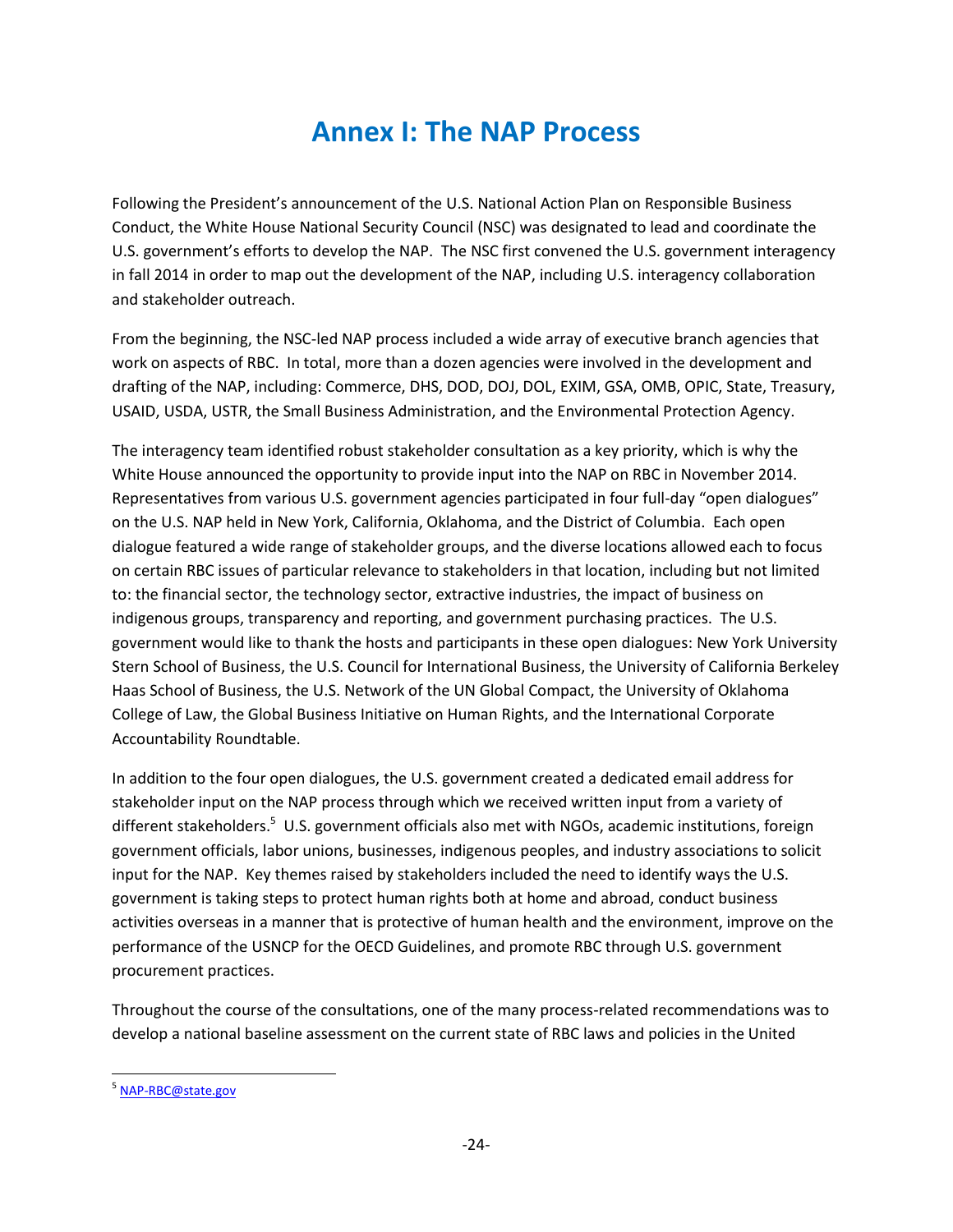States. The early stages of interagency work on the NAP benefitted from this feedback and subsequently included a stocktaking of laws and policies implemented to date that support RBC.

The NAP is focused on the greatest risks and opportunities for furthering RBC abroad. The U.S. government encourages all U.S. companies to implement the voluntary best practices contained in the OECD Guidelines, UN Guiding Principles, and other relevant frameworks consistent with U.S. law and policy.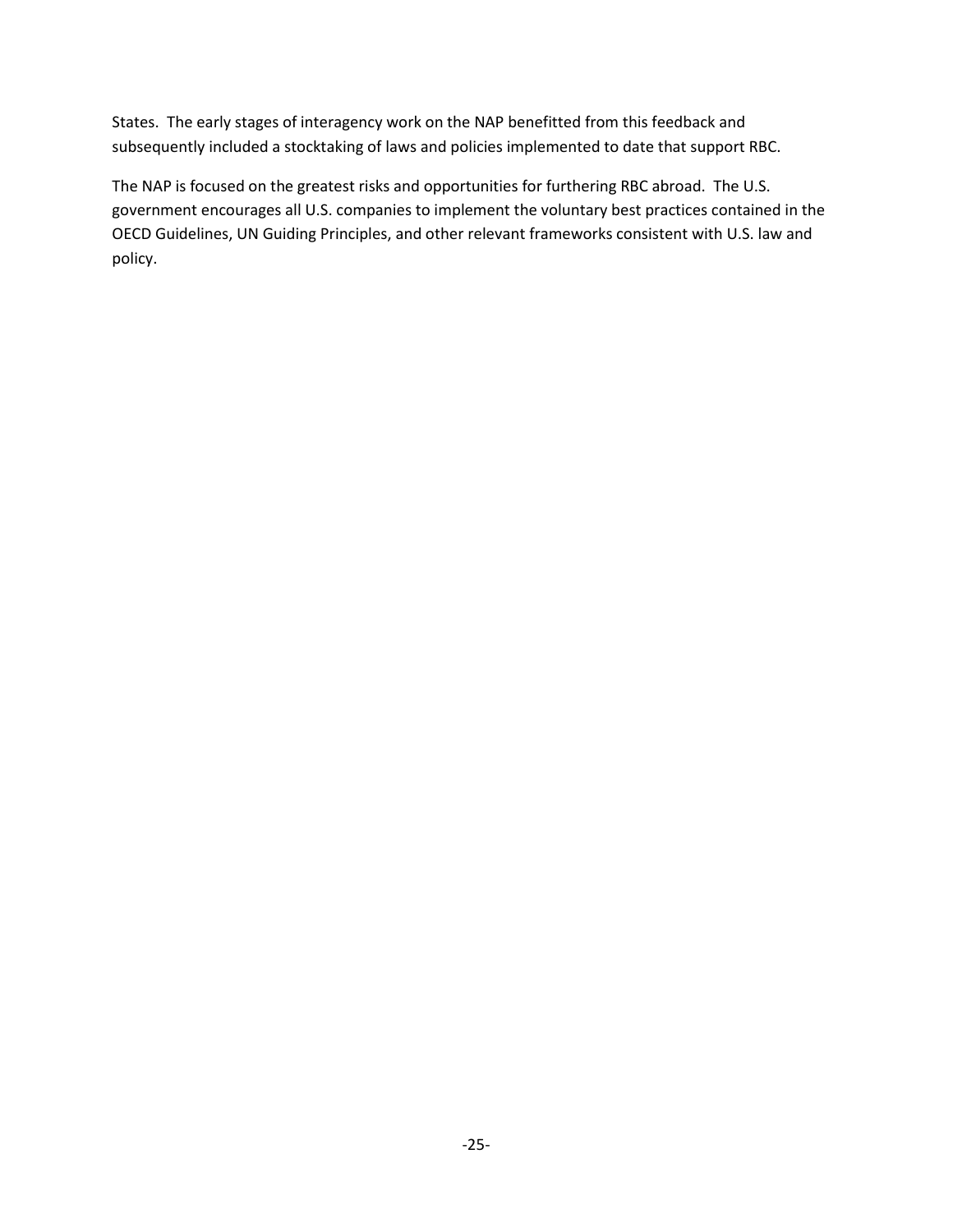### <span id="page-25-0"></span>**Annex II: Key Domestic Executive Orders and Regulatory Efforts**

The Executive Orders and regulations listed below are examples of U.S. government actions designed to lead by example and help promote the responsible conduct of businesses operating in the United States and abroad.

#### Executive Orders:

- o *["Strengthening Protections against Trafficking in Persons in Federal Contracts"](https://www.gpo.gov/fdsys/pkg/FR-2012-10-02/pdf/2012-24374.pdf)* (E.O. 13627), signed on September 25, 2012, and its associated regulatory changes, created new prohibitions on trafficking and trafficking-related activities in federal supply chains to identify and prevent human trafficking in global supply chains. E.O. 13627 also mandated compliance plans for federal contracts performed overseas and exceeding \$500,000 in value.
- o *"Non-Retaliation for Disclosure of Compensation Information"* (E.O. 13665) and an implementing final rule prohibit covered federal contractors and subcontractors from discriminating against employees and job applicants who choose to inquire about, discuss, or disclose their own compensation or the compensation of another employee or applicant. The E.O. modifies a prior Order (E.O. 11246).
- o *"Further Amendments to Executive Order 11478, Equal Employment Opportunity in the Federal Government, and Executive Order 11246, Equal Employment Opportunity*" (E.O. 13672) prohibits covered Federal contractors and subcontractors from discriminating against employees and job applicants employment on the basis of sexual orientation, and gender identity. The E.O. modifies a prior order (E.O. 11246) which prohibited employment discrimination by companies doing business with the Federal Government on the bases of race, color, religion, sex and national origin and required those companies to take affirmative steps to ensure nondiscrimination on those grounds.
- o *"Establishing Paid Sick Leave for Federal Contractors"* (E.O. 13706) and an implementing rule require certain employers that contract with the Federal Government to provide their employees with up to seven days of paid sick leave annually, including for family care and absences resulting from domestic violence, sexual assault, and stalking.

<span id="page-25-1"></span>[The U.S. Foreign Corrupt Practices Act of 1977](http://www.justice.gov/criminal-fraud/foreign-corrupt-practices-act) (FCPA): In general, the FCPA prohibits certain classes of entities and individuals, including U.S. companies and citizens and companies publicly traded on a U.S.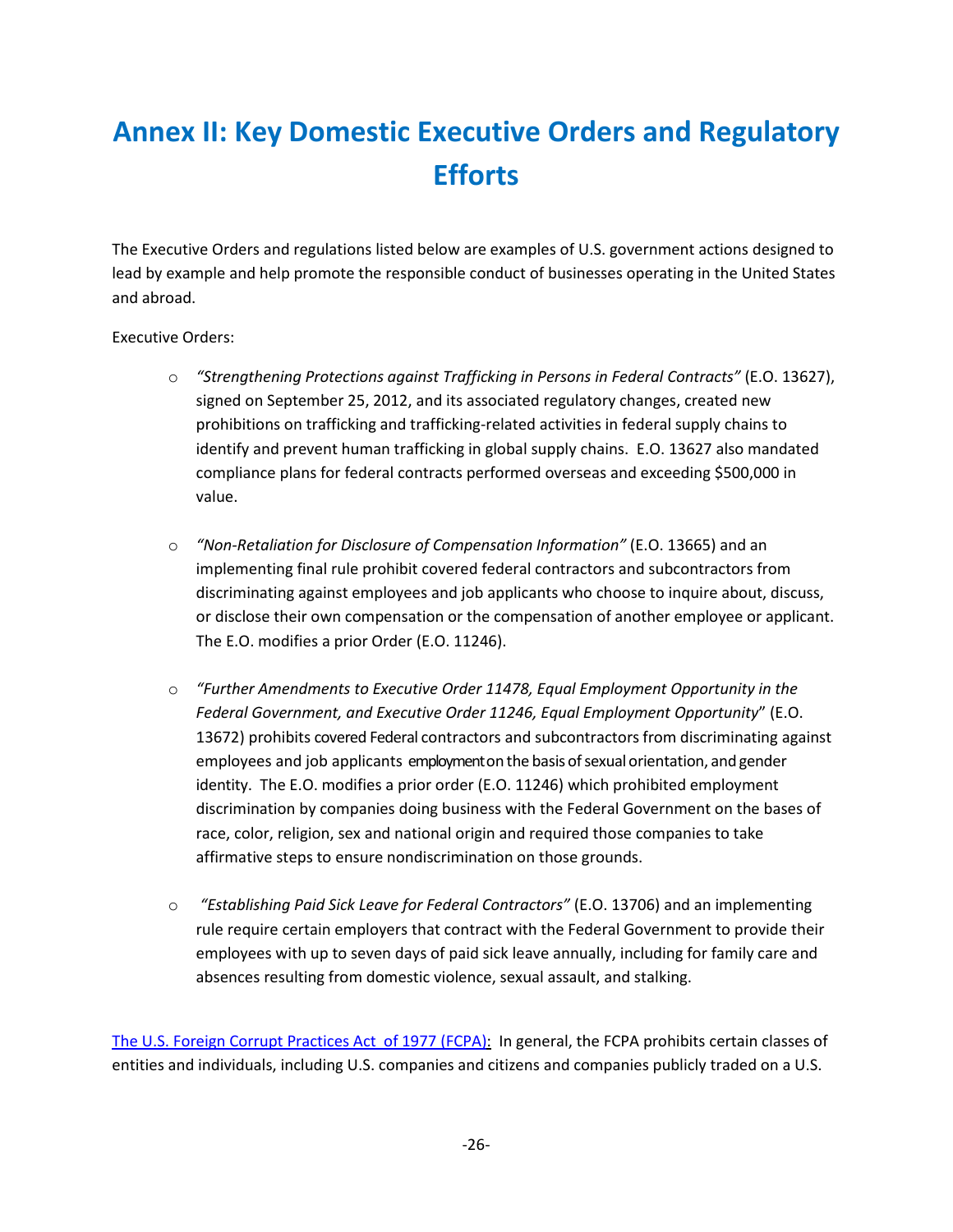securities exchange, from offering to pay, paying, promising to pay, or authorizing payments to foreign officials to influence their acts or decisions or to secure other improper advantages.

"No Safe Haven" Initiative: The "[No Safe Haven](https://www.ice.gov/human-rights-violators-war-crimes-unit)" initiative aims to deny entry into the United States and U.S. citizenship to the corrupt, to bribe payers, to those who benefit from corruption, those who commit certain human rights violations, and to human rights abusers and war criminals. The initiative is complemented by Presidential Proclamation 7750, which suspends the entry, in part, of public officials who accept bribes and the individuals who provide them, along with immediate family members of public officials who benefit from the corruption.

[Kleptocracy Asset Recovery Initiative:](http://www.justice.gov/criminal-afmls) DOJ uses legal tools to trace and recover the proceeds of foreign corruption in the United States. A team of prosecutors works with federal law enforcement agencies to track the proceeds of foreign corruption, prosecute those who launder the proceeds of corruption, and put forfeited assets to use for the benefit of the people of the country victimized by such abuses of public trust. The Initiative ensures that corrupt foreign leaders cannot seek to launder or spend their stolen wealth in the United States. DOJ also participates in various international fora on asset recovery and, along with the Departments of Treasury and State, pushes to strengthen the global implementation of the international anti-money laundering and counter-terrorist financing standards through the FATF. In addition to the Kleptocracy Initiative established in 2010, DOJ has five other anti-corruption programs. DOJ focuses on investigating and prosecuting domestic public integrity offenders, bribe payers, taxpayers who seek to conceal foreign accounts, and money launderers who facilitate the movement, use, and concealment of corrupt funds, and DOJ continues to provide legal assistance to its foreign partners to fight corruption and ensure it is not a profitable enterprise.

Money Laundering and Bank Integrity: Treasury administers the Bank Secrecy Act (BSA), which, among other things, requires financial institutions to maintain effective anti-money laundering (AML) compliance programs. Effective AML programs include, among other things, the ability to detect and report suspicious activity, including corruption, and to conduct due diligence and enhanced measures when banks, broker-dealers, or other institutions deal with senior foreign political figures. DOJ prosecutes criminal violations of the BSA focusing on criminal violations by financial institutions whose actions threaten the integrity of the individual institution or the wider financial system, as well as professional money launderers and gatekeepers. These unique cases reinforce the obligation on U.S. businesses in the financial sector to harden their infrastructure against financial crime—including bribery, misappropriation, and theft—and reinforce the private sector's role as a strong line of defense against the introduction of ill-gotten gains to the U.S. financial system.

The Trafficking Victims Protection Act: The Act (22 U.S.C. § 7103) and its Reauthorizations provide comprehensive tools and direction to combat trafficking in persons both internationally and domestically. The Act also authorized the establishment of the Office to Monitor and Combat Trafficking in Persons to lead USG diplomatic efforts on trafficking, and the President's Interagency Task Force to Monitor and Combat Trafficking in Persons to coordinate USG anti-trafficking efforts.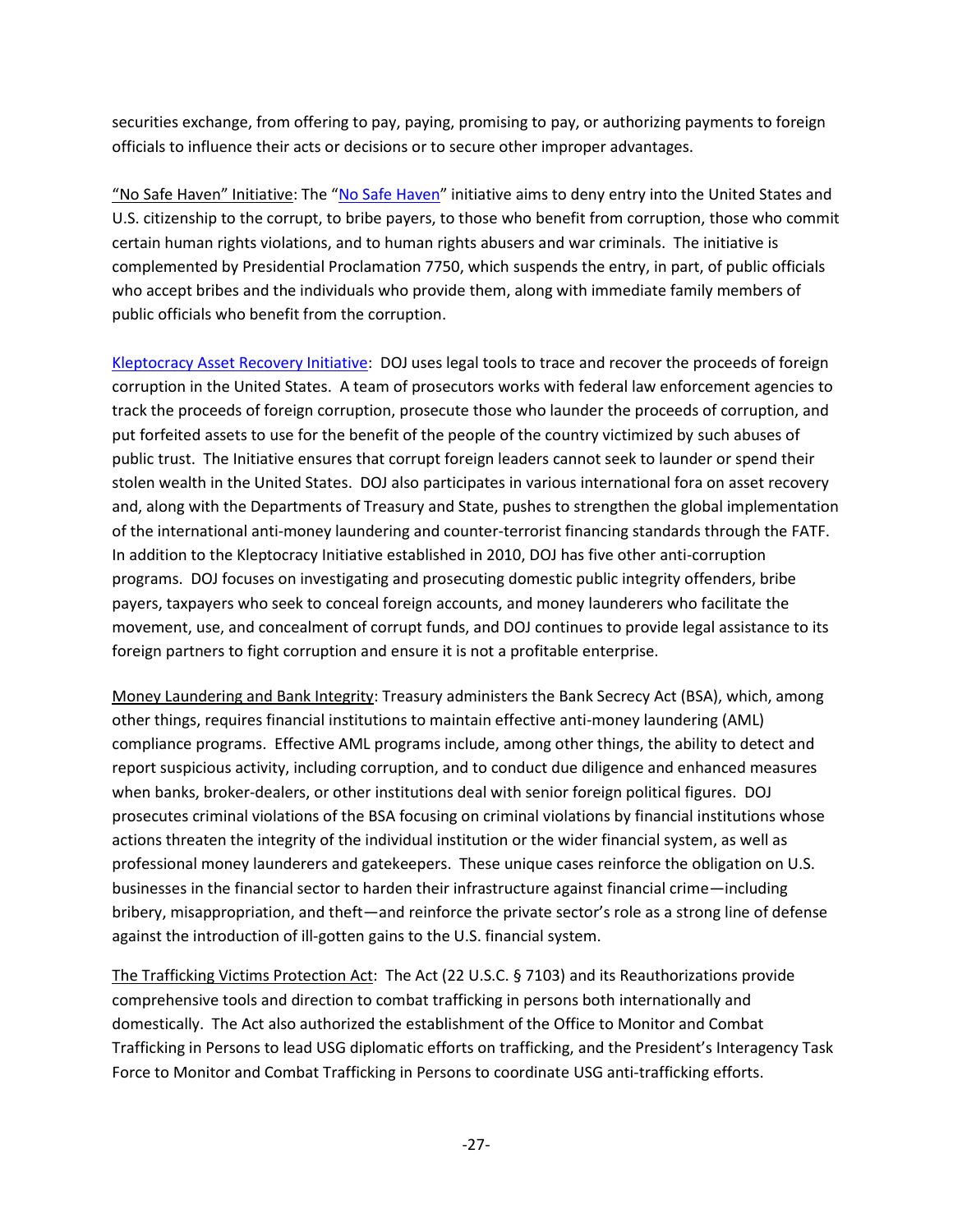[Enforcement of the U.S. Lacey Act](http://www.justice.gov/enrd/prosecution-federal-wildlife-crimes): The U.S. government enforces the U.S. Lacey Act's prohibitions on the trade in fish, wildlife, and plants taken in violation of U.S. and foreign laws. In particular, the U.S. government enforces the Lacey Act against those who illegally trade in wildlife products such as rhino horn and elephant ivory, which is threatening the extinction of these animals. In addition, the U.S. government enforces the Lacey Act to punish those who purchase or trade in timber and wood products when that wood was harvested in violation of the laws of the country of harvest.

#### [Enforcement of the U.S. Act to Prevent Pollution from Ships implementing the International MARPOL](http://www.justice.gov/enrd/vessel-pollution-enforcement)

[Convention:](http://www.justice.gov/enrd/vessel-pollution-enforcement) The U.S. government enforces the U.S. Act to Prevent Pollution from Ships, the U.S. law implementing the international marine pollution convention known as MARPOL. Such enforcement actions are brought against shipping companies that illegally discharge waste oil into the ocean rather than legally dispose of it at port.

Combating Impunity for International Human Rights Violations: DOJ's [Human Rights and Special](https://www.justice.gov/criminal-hrsp/about-hrsp)  [Prosecutions Section](https://www.justice.gov/criminal-hrsp/about-hrsp) [investigates and prosecutes international human rights](https://www.justice.gov/sites/default/files/criminal-hrsp/legacy/2014/03/31/HRSP-Brochure-HRV-Rev-214.pdf) violations using several U.S. statutes, including the War Crimes Act, 18 U.S.C. § 2441, and the Torture Act, 18 U.S.C. §§ 2340-2340A. Under these statutes, perpetrators may be held directly or indirectly responsible for specified war crimes or torture committed abroad, including in the course of conducting business, under the circumstances articulated in the statutes.

The International Emergency Economic Powers Act: The Act (50 U.S.C. §§ 1701, *et seq.*) authorizes the President to declare a "national emergency" in response to "any unusual and extraordinary threat, which has its source in whole or substantial part outside the United States, to the national security, foreign policy, or economy of the United States." Pursuant to this authority, the President may prohibit certain transactions, including those with a specially-designated global terrorist or specially-designated nationals associated with specified foreign regimes who commit gross human rights abuses. Absent proper license or authorization, violations of such orders, regulations, or prohibitions carry civil and criminal penalties.

Transparency: The U.S. government is engaging in efforts to strengthen financial and corporate transparency to make our country even less attractive for the corrupt looking to spend the proceeds of their crimes. To that end, DOJ has submitted to Congress a package of legislative proposals that will improve the United States' ability to combat money laundering, particularly when linked to foreign official corruption, and to locate and recover stolen assets and other criminal proceeds. Additionally, Treasury recently announced a final rule to increase transparency in the financial system. The final Customer Due Diligence rule, which was first noticed in 2014 and was subject to a public comment process, will require that financial institutions—including banks and other entities—collect and verify the personal information of the real people (also known as beneficial owners) who own, control, and profit from companies when those companies open accounts. It clarifies and expands BSA obligations and will be fully implemented by financial institutions no later than two years after its effective date (i.e. May 11, 2018). Finally, Treasury, on behalf of the Administration, sent to Congress draft legislation that would require companies formed within the United States to file adequate, accurate, and current information on its beneficial owners with Treasury. The proposed legislation includes penalties for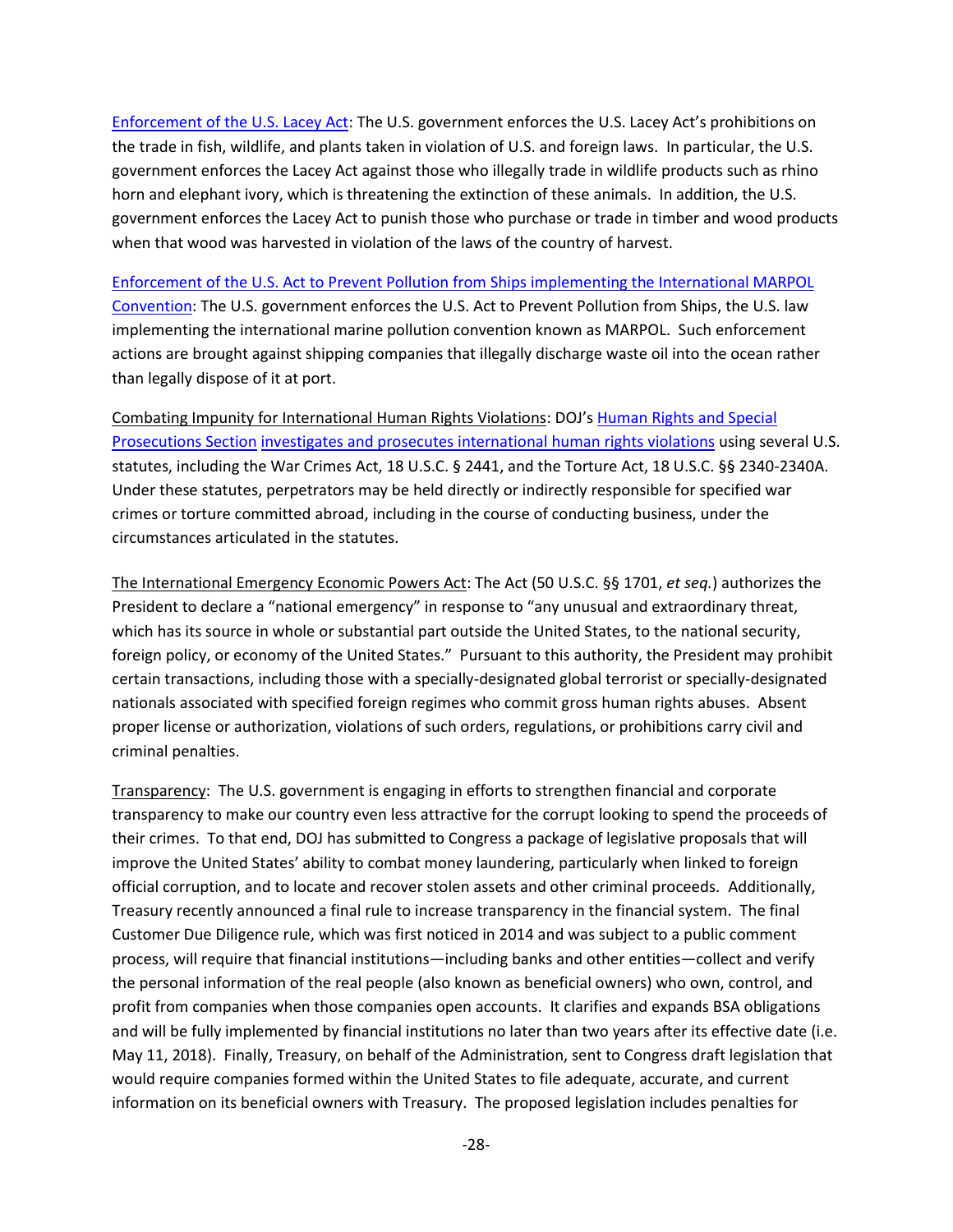failure to comply and is necessary to prevent the misuse of companies formed under state law. To address potential vulnerabilities in the domestic real estate market, Treasury uses its authorities to require certain title insurance companies to identify the natural persons behind shell companies used to pay "all cash" for high-end real estate in six major metropolitan areas.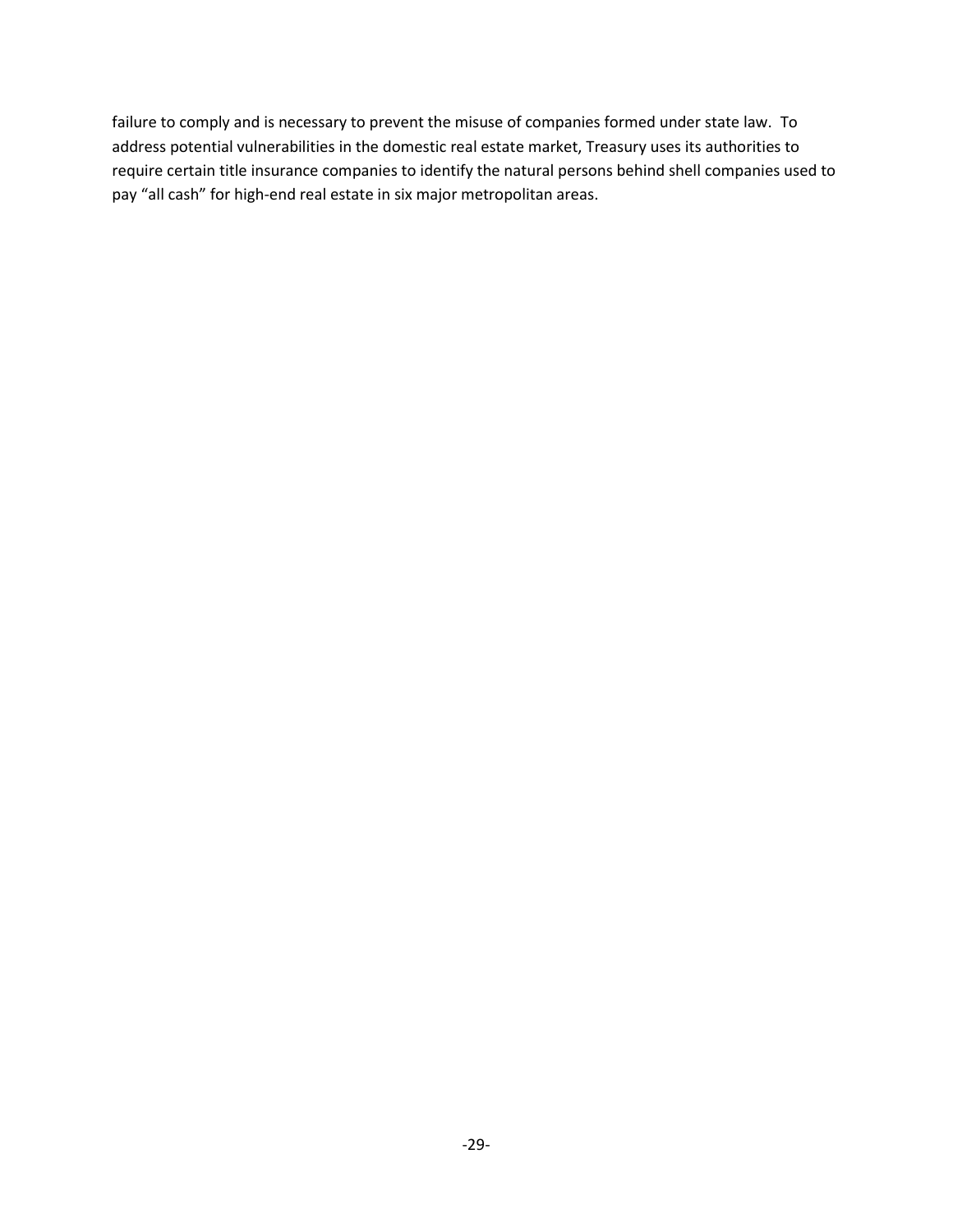### **Annex III: Glossary**

<span id="page-29-0"></span>